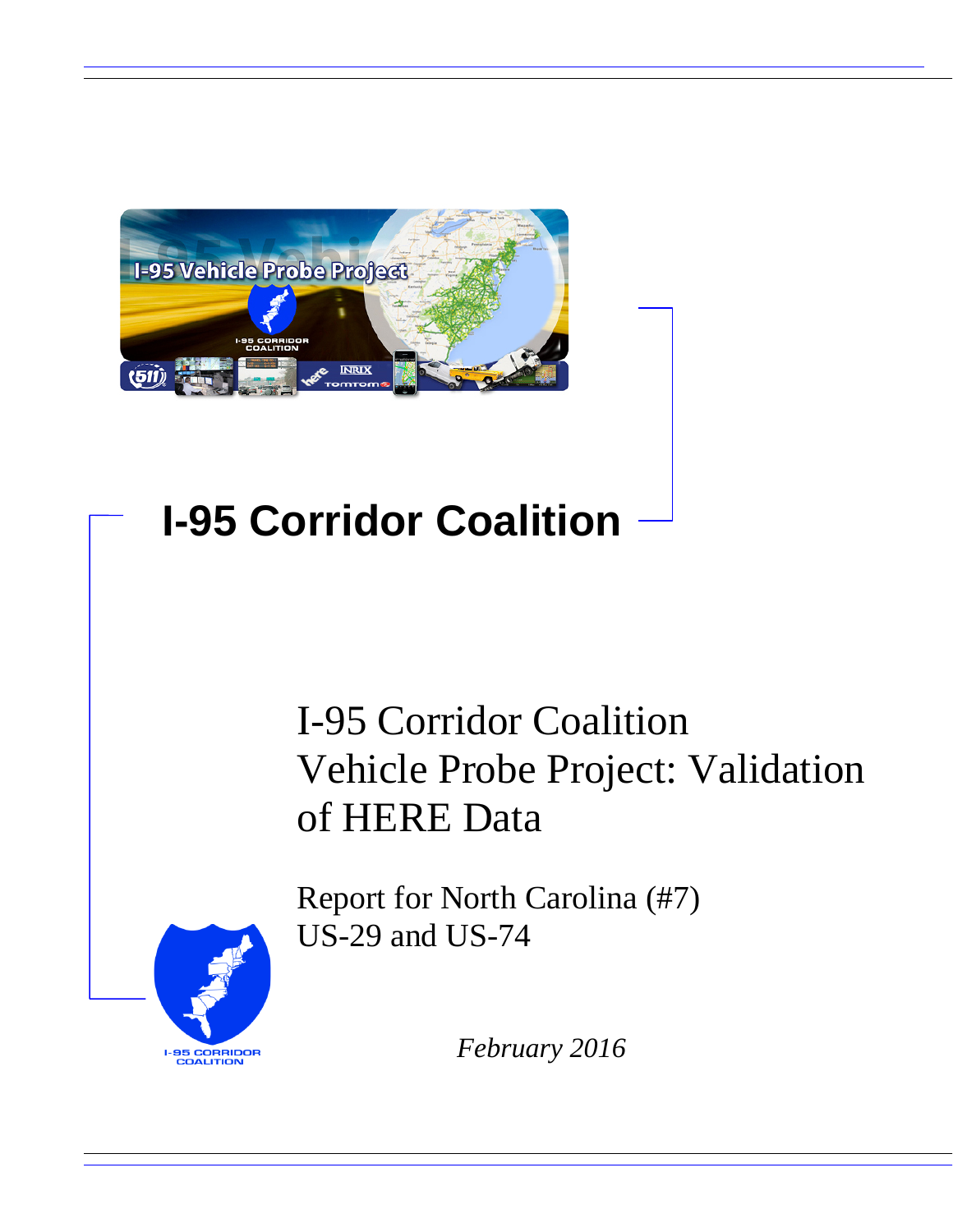# **I-95 CORRIDOR COALITION VEHICLE PROBE PROJECT VALIDATION OF HERE DATA FEBRUARY 2016**

# *Report for North Carolina (#7) US-29 and US-74*

*Prepared for:*

I-95 Corridor Coalition

*Sponsored by:*

I-95 Corridor Coalition

*Prepared by:*

Masoud Hamedi, Ali Haghani, Kiana Roshan Zamir, Zhongxiang Wang University of Maryland, College Park

#### *Acknowledgements:*

The research team would like to express its gratitude for the assistance it received from the state highway officials in North Carolina during the course of this study. Their effort was instrumental during the data collection phase of the project. This report would not have been completed without their help.

*February 2016*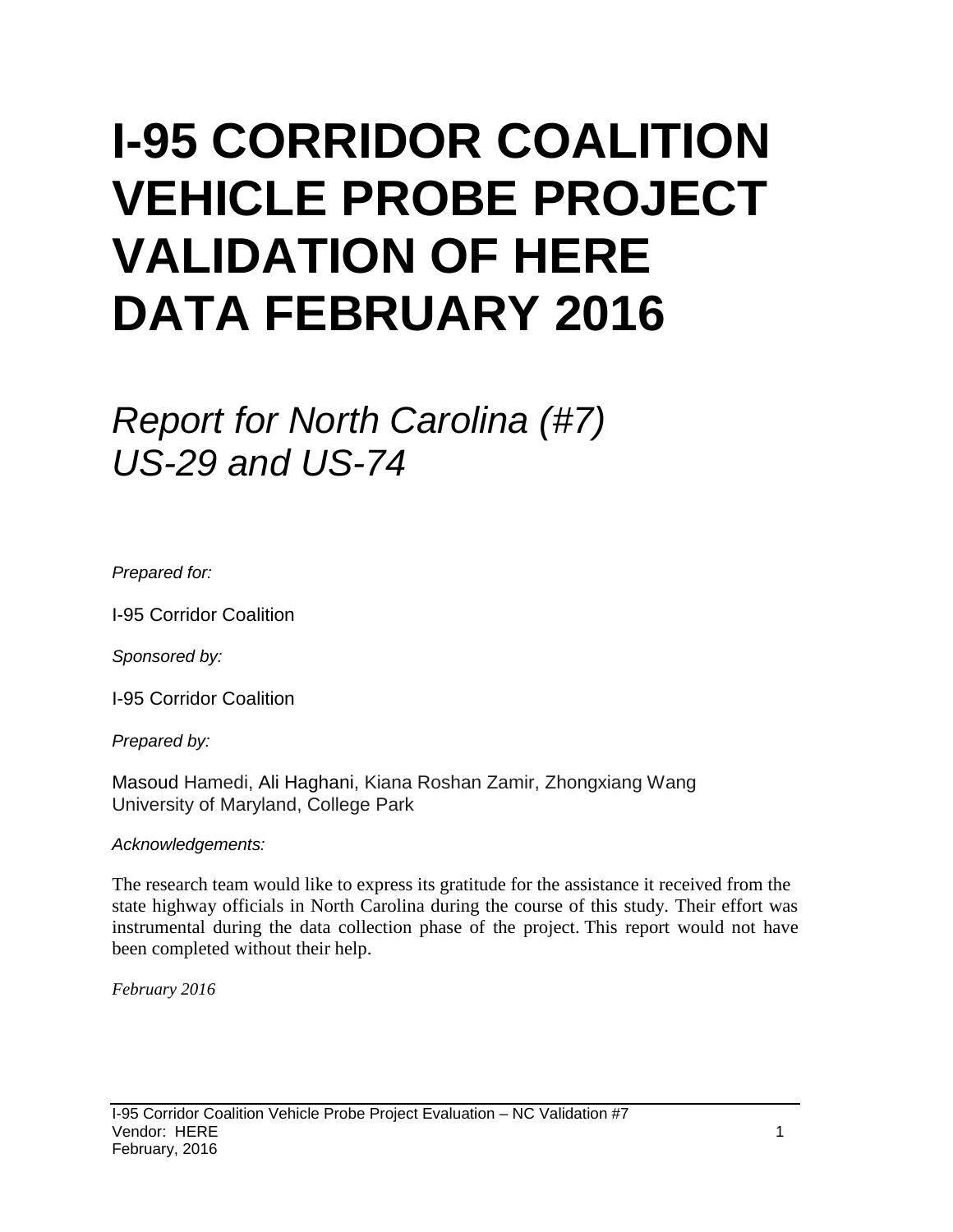## **Evaluation Results for the State of North Carolina**

## *Executive Summary*

The data from the Vehicle Probe Project is validated using Bluetooth<sup>TM</sup> Traffic Monitoring (BTM) technology on a near monthly basis. The validation of arterial data is similar to that of freeway data, however the following should be noted. The boundaries of the speed bins used for arterials are different than those used for freeways to accommodate the lower speeds on this type of corridor.

BTM sensors were deployed at the beginning and ending points of 15 different segments along the US-29 and US-74 corridor. The number of lanes for these corridors varies between 2 and 4 per direction with average signal density of 1 signal per mile. Average Annual Daily Traffic (AADT) along these corridors is 42,500 and the speed limit is 45 MPH.

The Bluetooth sensor deployment covers the range from US-601 to Eastway Dr. along US-29 and I-485 to Briar Creek Rd along US-74. Travel time data was collected for both directions along each arterial, between November 11 and November 25, 2015. The dataset collected represents approximately 2,568 hours of observations along 15 arterial segments, totaling approximately 23 miles. The total number of effective five-minute travel time samples observed was 30,810. Due to data quality considerations, one segment was dropped from final validation.

ES Table 1, below summarizes the results of the comparison between the BTM reference data and the HERE data for arterial segments during the above noted time period. As shown, the average absolute speed error (AASE) was within specification in all speed bins. The Speed Error Bias (SEB) was within specifications for all the speed bins when compared with the Standard Error of the Mean (SEM) Band. Although the data are compared to these specifications, caution should be used when using probe data on arterial roadways. Other factors including signal density and traffic volume should be considered.

|                                | <b>ES Table 1 – North Carolina Evaluation Summary for Arterial</b>                            |                         |                                     |                         |                   |                    |  |  |  |  |
|--------------------------------|-----------------------------------------------------------------------------------------------|-------------------------|-------------------------------------|-------------------------|-------------------|--------------------|--|--|--|--|
|                                | <b>Average Absolute Speed</b><br>Error(<10                                                    |                         | <b>Speed Error Bias</b><br>(<5 mph) |                         | Number<br>of $5$  | Hours of           |  |  |  |  |
| <b>Speed Bin</b><br>$0-15$ MPH | Comparison<br>with SEM<br>Band                                                                | Comparison<br>with Mean | Comparison<br>with SEM<br>Band      | Comparison<br>with Mean | Minute<br>Samples | Data<br>Collection |  |  |  |  |
|                                | 4.7<br>6.8                                                                                    |                         | 4.7                                 | 6.8                     | 1859              | 155                |  |  |  |  |
| 15-25 MPH                      | 2.1                                                                                           | 4.6                     | 2.1                                 | 4.3                     | 4654              | 388                |  |  |  |  |
| 25-35 MPH                      | 1.1                                                                                           | 3.2                     | 0.7                                 | 2.1                     | 7139              | 595                |  |  |  |  |
| $>35$ MPH                      | 1.9                                                                                           | 4.2                     | $-1.8$                              | $-3.5$                  | 17158             | 1430               |  |  |  |  |
| All Speeds                     | 30810                                                                                         | 2568                    |                                     |                         |                   |                    |  |  |  |  |
|                                | Based upon data collected from November 11, 2015 through November 25, 2015 across 23 miles of |                         |                                     |                         |                   |                    |  |  |  |  |

roadway.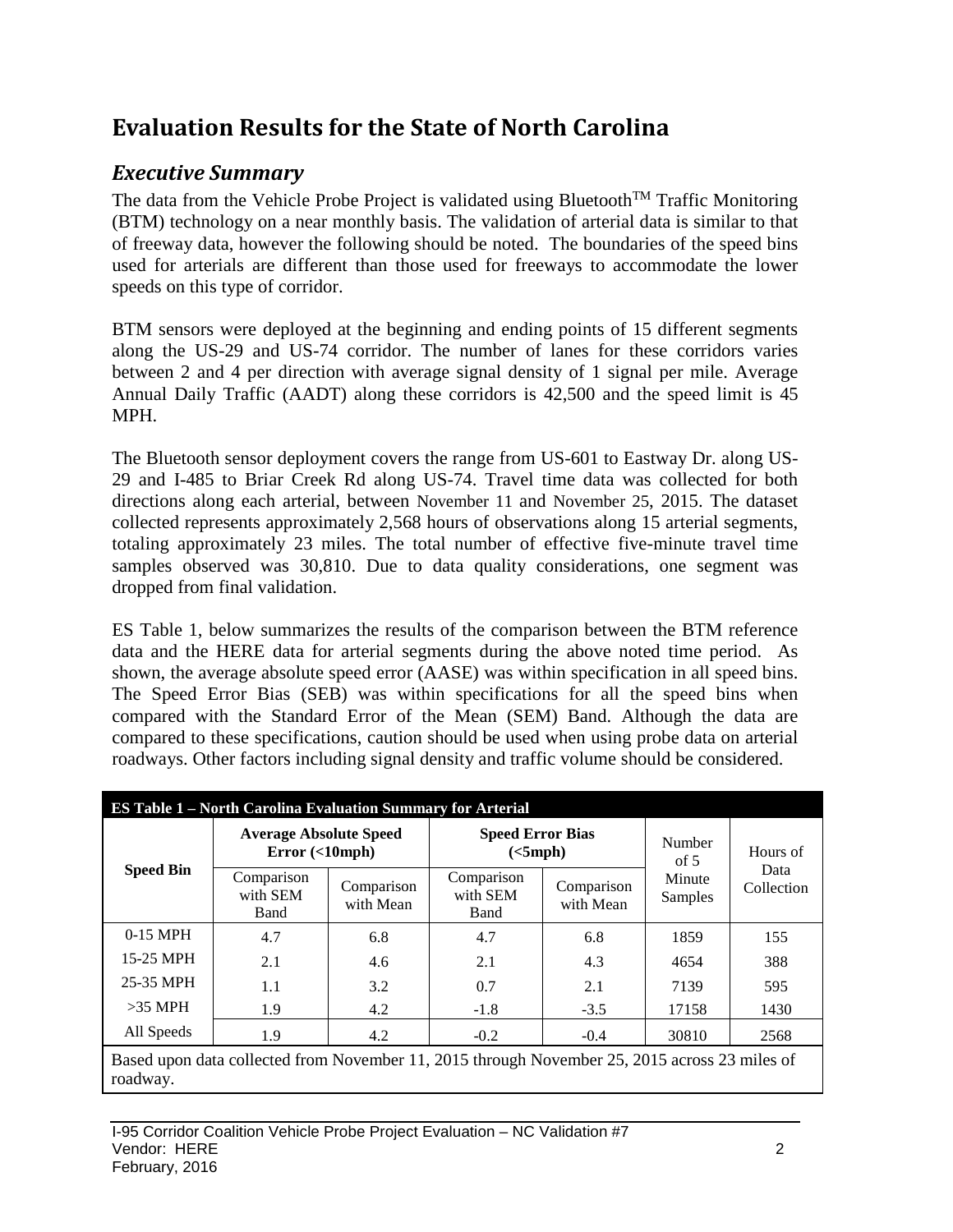### *Data Collection*

Travel time samples were collected along 15 arterial segments with the assistance of North Carolina Department of Transportation (NCDOT) personnel. Arterial segments studied were located on US-29 corridor from US-601 to Eastway Dr. and on US-74 corridor from I-485 to Briar Creek Rd. Travel time data was collected for both directions along US-29 and US-74 between November 11 and November 25, 2015. Segment locations were chosen with a high-likelihood of observing recurrent and non-recurrent congestion during peak and off-peak periods.

Figure 1 and 2 present an overview snapshot of the placement of sensors for the collection of data on the US-29 and US-74 corridors in North Carolina. Blue segments represent arterial segments selected for analysis. The number of lanes for these corridors varies between 2 and 4 per direction with average signal density of 1 signal per mile. Average Annual Daily Traffic (AADT) along these corridors is 42,500 and the speed limit is 45 MPH.



**Figure 1** — Locations of all segments selected on US-29 for analysis in North Carolina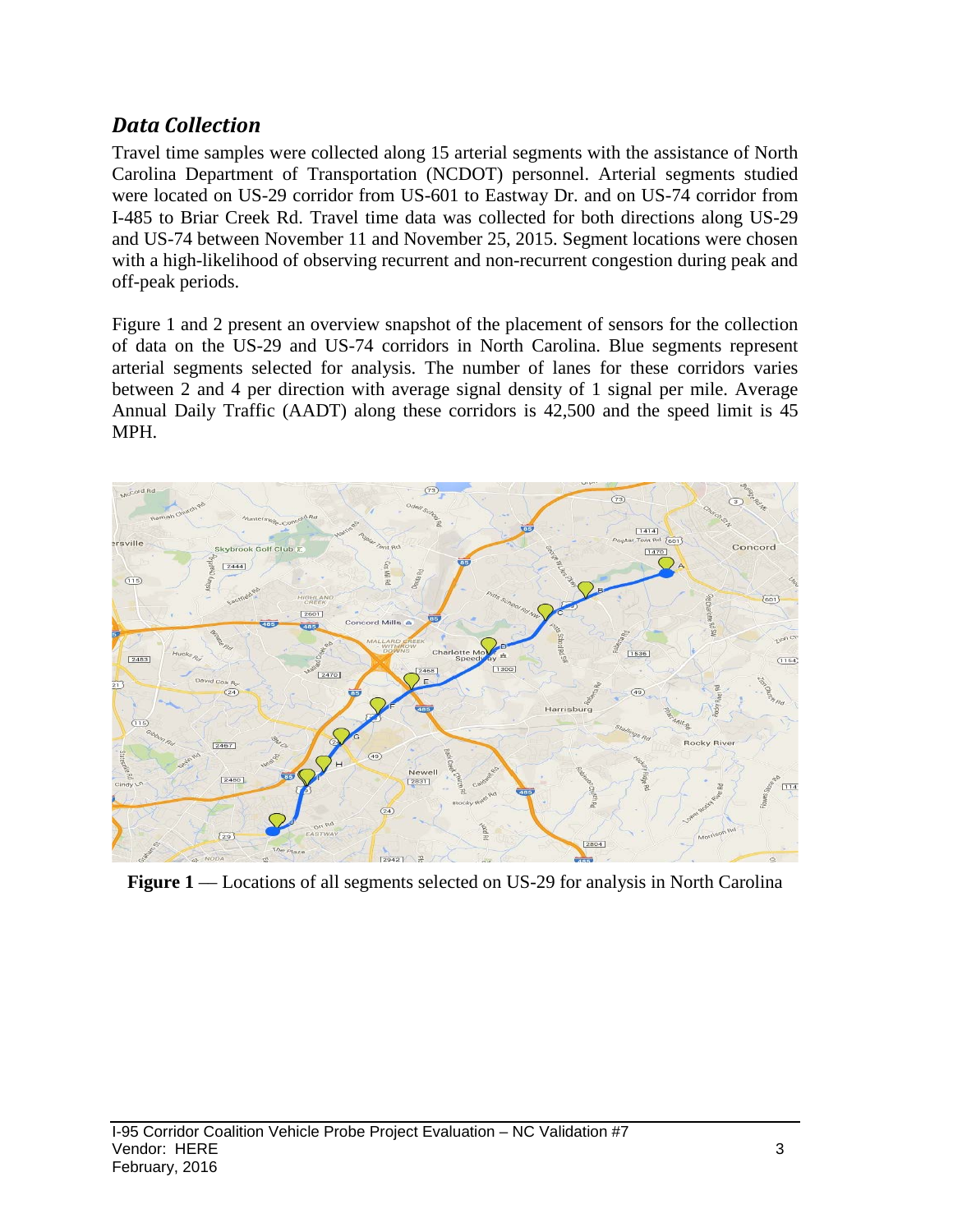

Figure 2 –– Locations of all segments selected on US-74 for analysis in North Carolina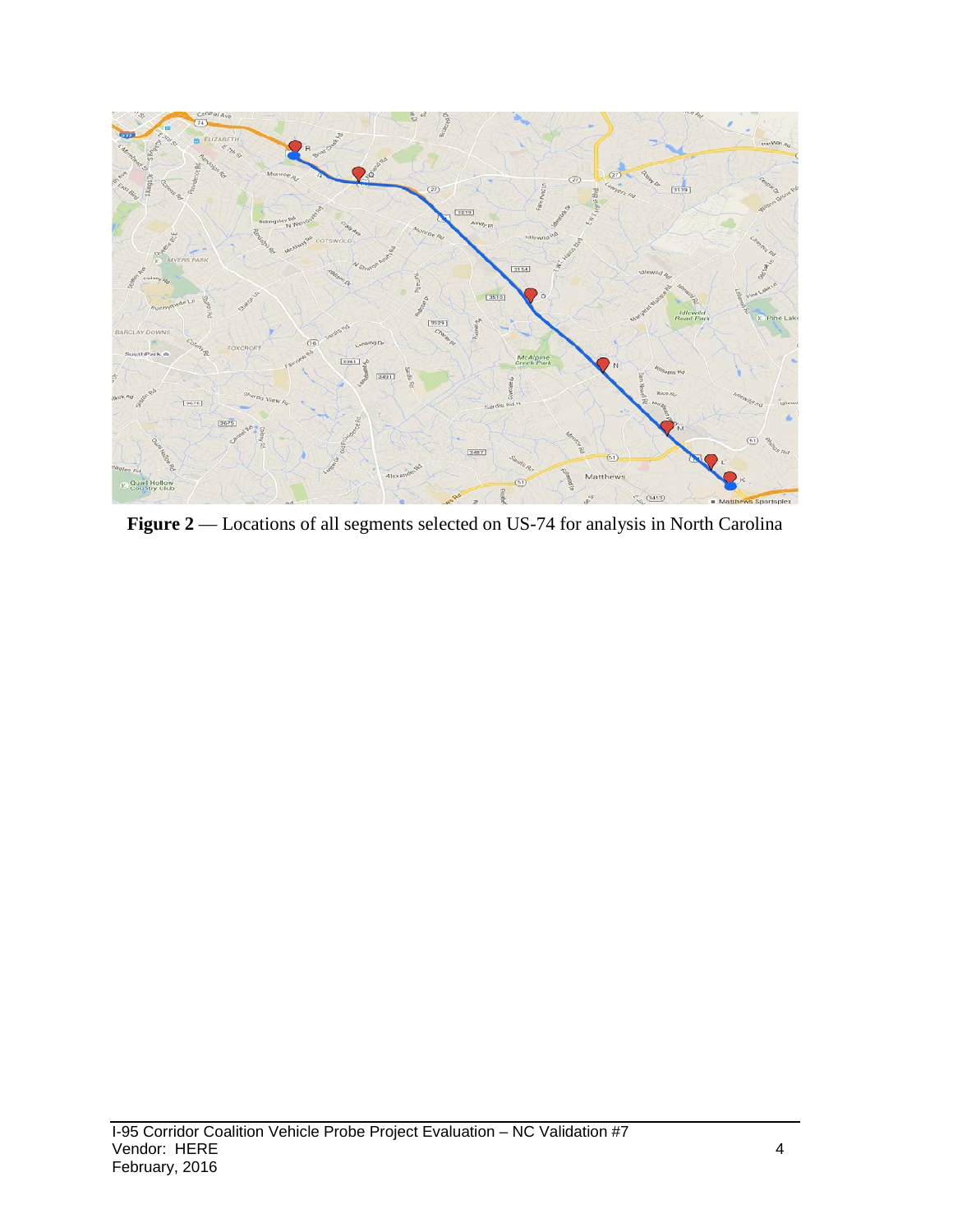#### **TMC segments selected for validation in North Carolina**

Table 1 presents the data collection segments from North Carolina. As a whole, these segments cover a total length of 23 arterial miles. Data collection segments are comprised of one or more Traffic Message Channel (TMC) base segments, such that the total length of the data collection segment is one mile long or greater in most segments for arterials. When appropriate, consecutive TMC segments are combined to form a data collection segment longer than one mile. The results of the validation performed on 15 bidirectional arterial segments are included in this report. Table 1 contains the summary information on each data collection segment including the latitude/longitude coordinates of the locations at which the Bluetooth sensors were deployed along US-29 and US-74 in North Carolina as well as an active map link to view the data collection segment in detail. Click on the map link to see a detailed map for the respective data collection segment. It should be noted that the configuration of the test segments is often such that the endpoint of one segment coincides with the start point of the next segment, so that one Bluetooth sensor covers both data collection segments.

Table 1 also provides data on the precise length of the TMCs comprising the test segment as compared to the measured length between Bluetooth<sup>TM</sup> Traffic Monitoring (BTM) sensors placed on the roadway. An algorithm was developed and documented in a separate report<sup>[1](#page-5-0)</sup> as part of the initial VPP project and is being used for the validation of all vendors in VPPII. Details of the algorithm used to estimate equivalent path travel times based on HERE data feeds for individual data collection segments are provided in this separate report. This algorithm finds an equivalent HERE travel time (and therefore travel speed) corresponding to each sample BTM travel time observation on the test segment of interest.

<span id="page-5-0"></span><sup>&</sup>lt;sup>1</sup> Ali Haghani, Masoud Hamedi, Kaveh Farokhi Sadabadi, Estimation of Travel Times for Multiple TMC Segments, prepared for I-95 Corridor Coalition, February 2010 [\(link\)](http://www.i95coalition.org/wp-content/uploads/2015/02/I-95-CC-Estimation-of-Travel-Times-for-Multiple-TMC-Segments-FINAL2.pdf)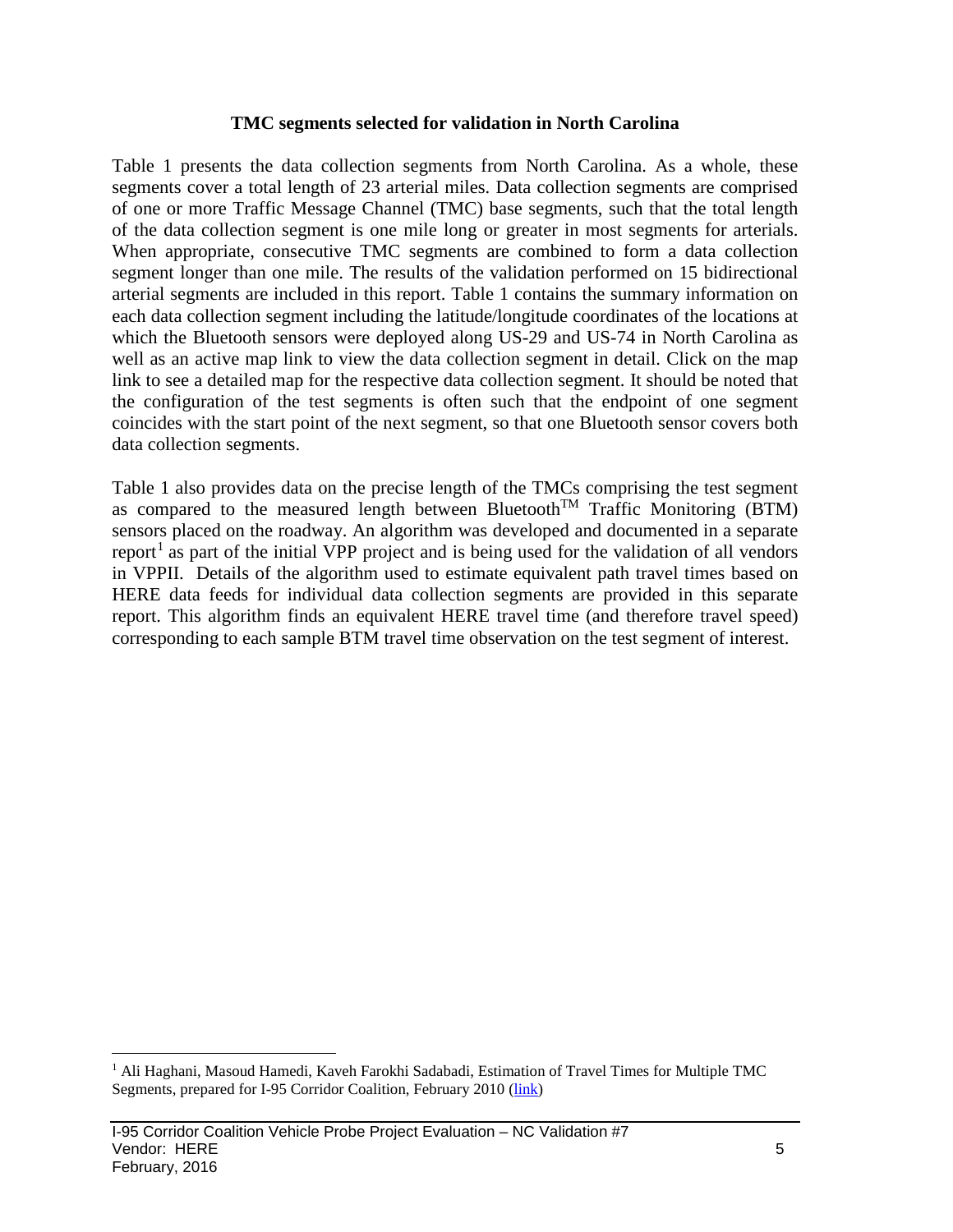| <b>SEGMENT</b>   | <b>DESCRIPTION</b> |                |                            | редикив эсксили тот уапланон нгтургиг Сагонна<br><b>TMC CODES</b> |                | Deployment    |              |                            |
|------------------|--------------------|----------------|----------------------------|-------------------------------------------------------------------|----------------|---------------|--------------|----------------------------|
| (Map Link)       | Highway            | State          | Starting at                | <b>Begin</b>                                                      | Length         | Begin Lat/Lon |              | Length                     |
|                  | North Carolina     | County         | Ending at                  | End                                                               | Number         | End Lat/Lon   |              | % Diff                     |
| <b>Arterials</b> |                    |                |                            |                                                                   |                |               |              | All<br>Lengths in<br>Miles |
| A <sub>1</sub>   | <b>US-29</b>       | North Carolina | <b>US-601</b>              | 125N08378                                                         | 3.93           | 35.399811     | $-80.608533$ | 2.06                       |
| <b>NC07-0001</b> | Southbound         | Cabarrus       | George W Liles Pkwy        | 125N08378                                                         |                | 35.381990     | $-80.648813$ | $-47.59%$                  |
| A2               | <b>US-29</b>       | North Carolina | George W Liles Pkwy        | 125N08378                                                         | 3.93           | 35.381990     | $-80.648813$ | 1.28                       |
| <b>NC07-0002</b> | Southbound         | Cabarrus       | Pitts School Rd            | 125N08378                                                         |                | 35.370183     | $-80.665625$ | $-67.43%$                  |
| A3               | <b>US-29</b>       | North Carolina | Pitts School Rd            | 125N08377                                                         | 1.86           | 35.370183     | $-80.665625$ | 1.88                       |
| NC07-0003        | Southbound         | Cabarrus       | Speedway Blvd              | 125N08377                                                         |                | 35.352531     | $-80.688302$ | 1.08%                      |
| A4               | <b>US-29</b>       | North Carolina | Speedway Blvd              | 125N08376                                                         | 2.24           | 35.352531     | $-80.688302$ | 2.28                       |
| NC07-0004        | Southbound         | Mecklenburg    | $I-485$                    | 125N08375                                                         | 2              | 35.334259     | $-80.719634$ | 1.79%                      |
| A <sub>5</sub>   | $US-29$            | North Carolina | $I-485$                    | 125N08375                                                         | 1.22           | 35.334259     | $-80.719634$ | 1.19                       |
| NC07-0005        | Southbound         | Mecklenburg    | Mallard Creek Church Rd    | 125N08374                                                         | $\overline{c}$ | 35.321355     | -80.733914   | $-2.47%$                   |
| A <sub>6</sub>   | <b>US-29</b>       | North Carolina | Mallard Creek Church Rd    | 125N08373                                                         | 1.41           | 35.321355     | $-80.733914$ | 1.40                       |
| NC07-0006        | Southbound         | Mecklenburg    | Wt Harris Blvd             | 125N08373                                                         |                | 35.305577     | $-80.749961$ | $-0.71%$                   |
| A7               | <b>US-29</b>       | North Carolina | Wt Harris Blvd             | 125N08372                                                         | 1.21           | 35.305577     | $-80.749961$ | 1.08                       |
| NC07-0007        | Southbound         | Mecklenburg    | NC-49/University City Blvd | 125N08372                                                         |                | 35.290902     | $-80.756885$ | $-10.79%$                  |
| A8               | <b>US-29</b>       | North Carolina | NC-49/University City Blvd | 125N08372                                                         | 2.28           | 35.290902     | $-80.756885$ | 0.61                       |
| <b>NC07-0008</b> | Southbound         | Mecklenburg    | $US-29$                    | 125N08370                                                         | 3              | 35.285736     | $-80.762466$ | $-73.19%$                  |
| A <sub>9</sub>   | <b>US-29</b>       | North Carolina | $US-29$                    | 125N08370                                                         | 2.02           | 35.285736     | $-80.762466$ | 1.80                       |
| NC07-0009        | Southbound         | Mecklenburg    | Eastway Dr                 | 125N08369                                                         | 2              | 35.260209     | $-80.776593$ | $-10.89%$                  |
| A10              | <b>US-29</b>       | North Carolina | Eastway Dr                 | 125P08370                                                         | 2.10           | 35.260096     | $-80.776459$ | 1.80                       |
| NC07-0010        | Northbound         | Mecklenburg    | <b>US-29</b>               | 125P08371                                                         | 2              | 35.286415     | $-80.761076$ | $-14.31%$                  |
| A11              | <b>US-29</b>       | North Carolina | <b>US-29</b>               | 125P08371                                                         | 2.17           | 35.286415     | $-80.761076$ | 0.60                       |
| NC07-0011        | Northbound         | Mecklenburg    | NC-49/University City Blvd | 125P08372                                                         | 2              | 35.290519     | $-80.756774$ | $-72.35%$                  |

**Table 1 Segments selected for validation in North Carolina**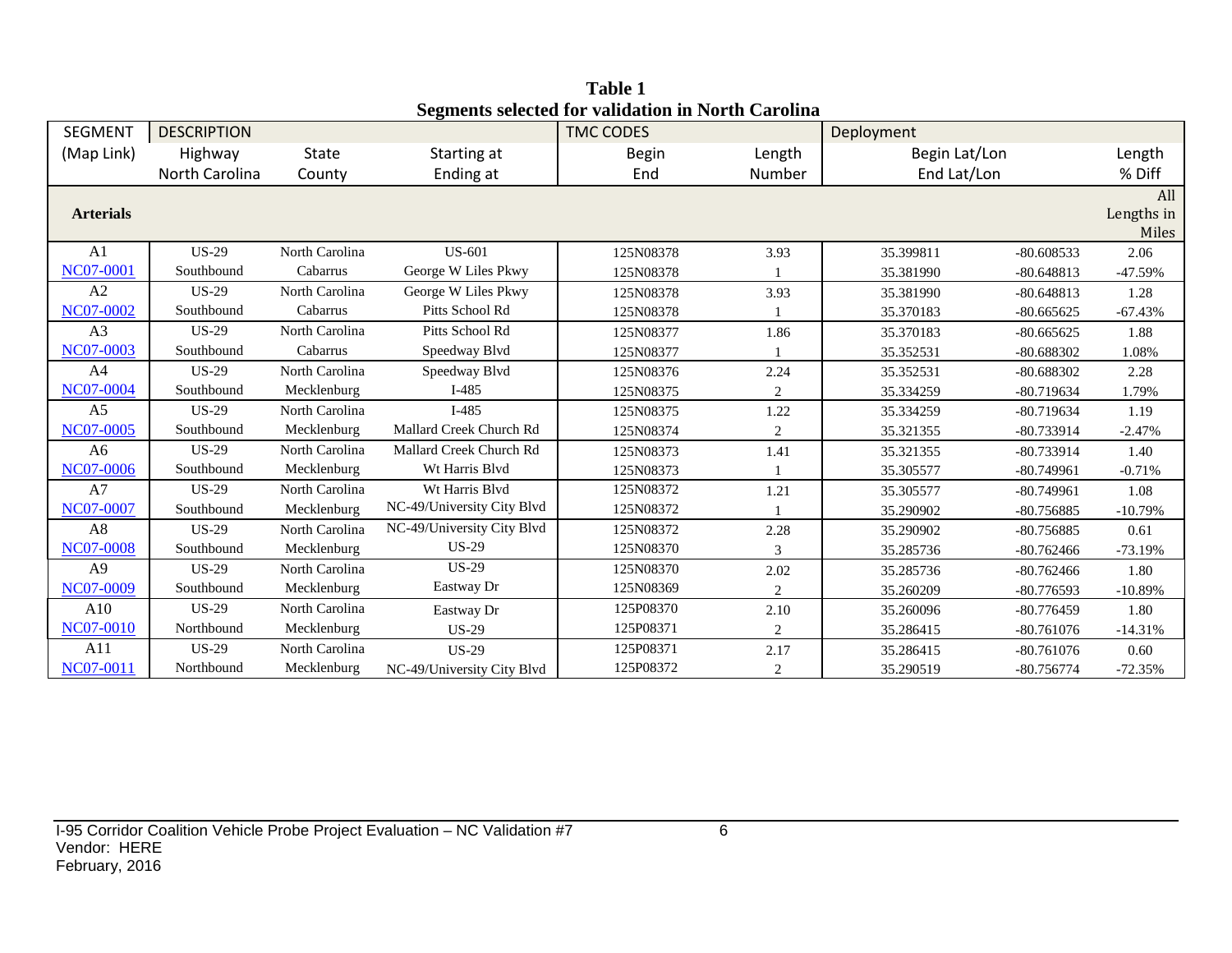| <b>SEGMENT</b>   | <b>DESCRIPTION</b> |                |                            | <b>TMC CODES</b> |                | Deployment    |              |                            |
|------------------|--------------------|----------------|----------------------------|------------------|----------------|---------------|--------------|----------------------------|
| (Map Link)       | Highway            | <b>State</b>   | Starting at                | Begin            | Length         | Begin Lat/Lon |              | Length                     |
|                  | North<br>Carolina  | County         | Ending at                  | End              | Number         | End Lat/Lon   |              | % Diff                     |
| <b>Arterials</b> |                    |                |                            |                  |                |               |              | All<br>Lengths<br>in Miles |
| A12              | <b>US-29</b>       | North Carolina | NC-49/University City Blvd | 125P08373        | 1.11           | 35.290519     | $-80.756774$ | 1.08                       |
| NC07-0012        | Northbound         | Mecklenburg    | Wt Harris Blvd             | 125P08373        |                | 35.305389     | -80.749874   | $-2.71%$                   |
| A13              | $US-29$            | North Carolina | Wt Harris Blvd             | 125P08374        | 1.42           | 35.305389     | $-80.749874$ | 1.40                       |
| NC07-0013        | Northbound         | Mecklenburg    | Mallard Creek Church Rd    | 125P08374        |                | 35.321291     | $-80.734030$ | $-1.41%$                   |
| A14              | <b>US-29</b>       | North Carolina | Mallard Creek Church Rd    | 125P08375        | 1.21           | 35.321291     | $-80.734030$ | 1.19                       |
| NC07-0014        | Northbound         | Mecklenburg    | $I-485$                    | 125P08375        |                | 35.334150     | $-80.719522$ | $-1.65%$                   |
| A15              | <b>US-29</b>       | North Carolina | $I-485$                    | 125P08376        | 2.24           | 35.334150     | $-80.719522$ | 2.28                       |
| NC07-0015        | Northbound         | Mecklenburg    | Speedway Blvd              | 125P08377        | $\overline{c}$ | 35.352420     | $-80.688128$ | 1.79%                      |
| A16              | $US-29$            | North Carolina | Speedway Blvd              | 125P08378        | 1.85           | 35.352420     | $-80.688128$ | 1.88                       |
| NC07-0016        | Northbound         | Cabarrus       | Pitts School Rd            | 125P08378        |                | 35.370078     | $-80.665506$ | 1.62%                      |
| A17              | <b>US-29</b>       | North Carolina | Pitts School Rd            | 125P08379        | 3.94           | 35.370078     | $-80.665506$ | 1.26                       |
| NC07-0017        | Northbound         | Cabarrus       | George W Liles Pkwy        | 125P08379        |                | 35.381990     | $-80.648813$ | $-67.99%$                  |
| A18              | <b>US-29</b>       | North Carolina | George W Liles Pkwy        | 125P08379        | 3.94           | 35.381990     | $-80.648813$ | 2.07                       |
| NC07-0018        | Northbound         | Cabarrus       | <b>US-601</b>              | 125P08379        |                | 35.399789     | $-80.608379$ | $-47.41%$                  |
| A19              | <b>US-74</b>       | North Carolina | $I-485$                    | 125N05816        | 0.43           | 35.114310     | $-80.692880$ | 0.43                       |
| NC07-0019        | Westbound          | Mecklenburg    | Matthews Mint Hill Rd      | 125N05816        |                | 35.118969     | $-80.697913$ | 0.00%                      |
| A20              | <b>US-74</b>       | North Carolina | Matthews Mint Hill Rd      | 125N05815        | 0.97           | 35.118969     | $-80.697913$ | 0.91                       |
| <b>NC07-0020</b> | Westbound          | Mecklenburg    | $NC-51$                    | 125N05815        |                | 35.129748     | -80.708904   | $-6.18%$                   |
| A21              | <b>US-74</b>       | North Carolina | $NC-51$                    | 125N05814        | 2.18           | 35.129748     | -80.708904   | 1.55                       |
| NC07-0021        | Westbound          | Mecklenburg    | Sardis Rd                  | 125N05813        | 2              | 35.147134     | $-80.724211$ | $-29.00%$                  |
| A22              | <b>US-74</b>       | North Carolina | Sardis Rd                  | 125N05812        | 1.71           | 35.147134     | $-80.724211$ | 1.72                       |
| NC07-0022        | Westbound          | Mecklenburg    | E Wt Harris Blvd           | 125N05812        |                | 35.166873     | $-80.742367$ | 0.58%                      |

**Table 1 (Cont'd) Segments selected for validation in North Carolina**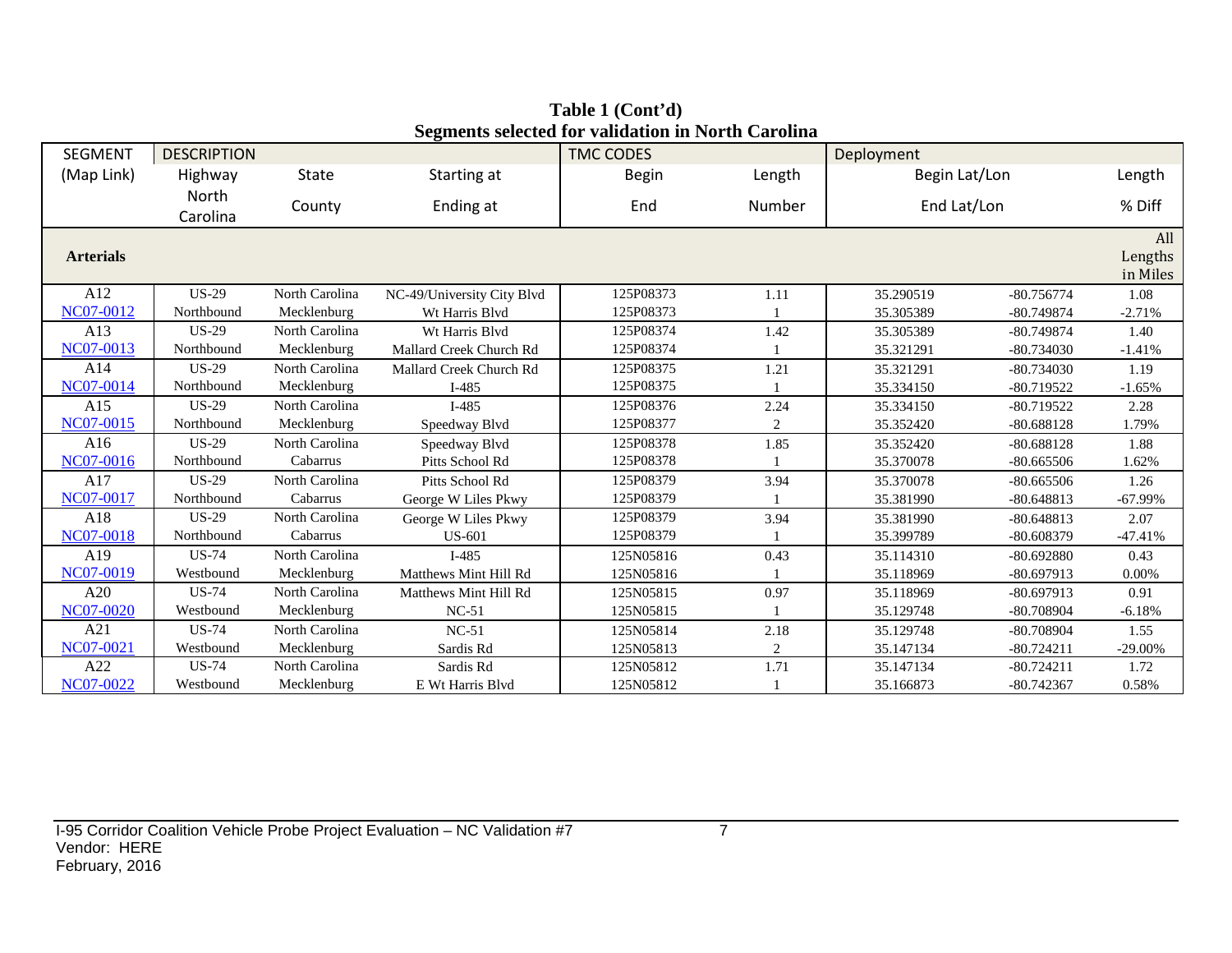| <b>SEGMENT</b>   | <b>DESCRIPTION</b> |                |                              | <b>TMC CODES</b> |                | Deployment    |              |            |  |  |
|------------------|--------------------|----------------|------------------------------|------------------|----------------|---------------|--------------|------------|--|--|
| (Map Link)       | Highway            | <b>State</b>   | Starting at                  | Begin            | Length         | Begin Lat/Lon |              | Length     |  |  |
|                  | North<br>Carolina  | County         | Ending at                    | End              | Number         | End Lat/Lon   |              | % Diff     |  |  |
| <b>Arterials</b> |                    |                |                              |                  |                |               |              |            |  |  |
| A23              | <b>US-74</b>       | North Carolina | E Wt Harris Blvd             | 125N05811        | 3.85           | 35.166873     | $-80.742367$ | 3.57       |  |  |
| NC07-0023        | Westbound          | Mecklenburg    | NC-27/NC-24/Albemarle Rd     | 125N05808        |                | 35.201710     | $-80.782985$ | $-7.27%$   |  |  |
| A24              | <b>US-74</b>       | North Carolina | NC-27/NC-24/Albemarle Rd     | 125N05808        | 1.13           | 35.201710     | $-80.782985$ | 1.06       |  |  |
| NC07-0024        | Westbound          | Mecklenburg    | Briar Creek Rd/Television Ln | 125N10232        | $\overline{2}$ | 35.209215     | -80.799964   | $-6.21%$   |  |  |
| A25              | <b>US-74</b>       | North Carolina | Briar Creek Rd/Television Ln | 125P10232        | 2.37           | 35.208519     | $-80.799499$ | 1.09       |  |  |
| NC07-0025        | Eastbound          | Mecklenburg    | Eastway Dr/N Wendover Rd     | 125P05808        | 2              | 35.201606     | -80.784384   | $-54.01%$  |  |  |
| A26              | <b>US-74</b>       | North Carolina | Eastway Dr/N Wendover Rd     | 125P05809        | 3.54           | 35.201606     | -80.784384   | 3.57       |  |  |
| NC07-0026        | Eastbound          | Mecklenburg    | NC-27/NC-24/Albemarle Rd     | 125P05812        | 5              | 35.166762     | $-80.742552$ | 0.85%      |  |  |
| A27              | <b>US-74</b>       | North Carolina | NC-27/NC-24/Albemarle Rd     | 125P05813        | 1.71           | 35.166762     | $-80.742552$ | 1.72       |  |  |
| NC07-0027        | Eastbound          | Mecklenburg    | Sardis Rd                    | 125P05813        |                | 35.147033     | $-80.724340$ | 0.58%      |  |  |
| A28              | <b>US-74</b>       | North Carolina | Sardis Rd                    | 125P05814        | 1.86           | 35.147033     | $-80.724340$ |            |  |  |
| NC07-0028        | Eastbound          | Mecklenburg    | $NC-51$                      | 125P05815        | 2              | 35.128707     | $-80.708461$ |            |  |  |
| A29              | <b>US-74</b>       | North Carolina | $NC-51$                      | 125P05815        | 1.53           | 35.128707     | $-80.708461$ | 0.91       |  |  |
| NC07-0029        | Eastbound          | Mecklenburg    | Matthews Mint Hill Rd        | 125P05816        | 2              | 35.118919     | -80.698108   | $-40.55\%$ |  |  |

**Table 1 (Cont'd) Segments selected for validation in North Carolina**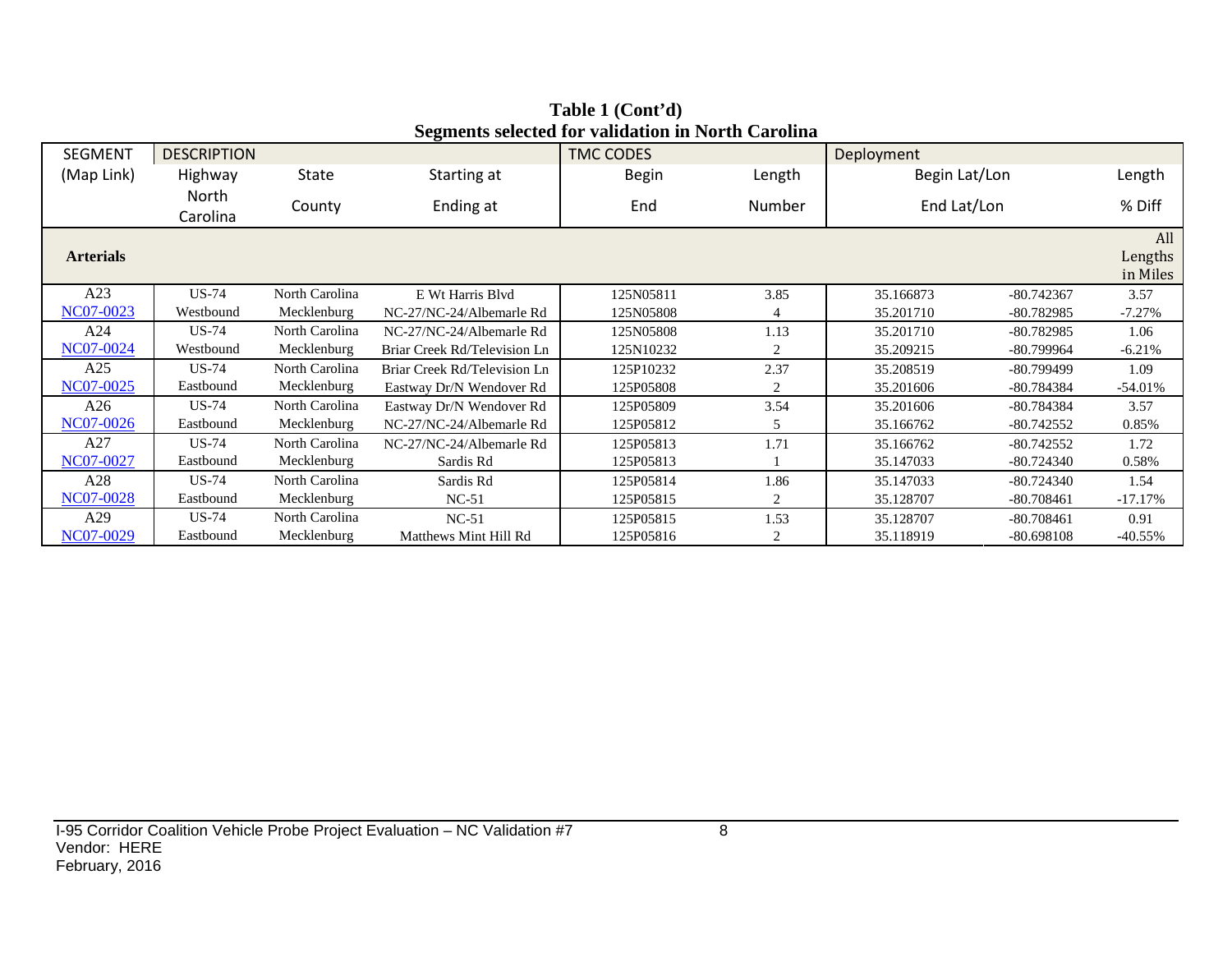### *Analysis of Arterial Results*

Table 2 summarizes the data quality measures obtained as a result of a comparison between Bluetooth and all reported HERE speeds. Specifications used for comparison include the Average Absolute Speed Error (AASE) and the Speed Error Bias (SEB).

#### Average Absolute Speed Error (AASE)

The AASE is defined as the mean absolute value of the difference between the mean speed reported from the VPP and the ground truth mean speed for a specified time period. The AASE is the primary accuracy metric. Based on the contract specifications, the speed data from the VPP shall have a maximum average absolute error of 10 miles per hour (MPH) in each of four speed ranges: 0-15 MPH, 15-25 MPH, 25-35 MPH, and > 35 MPH.

#### Speed Error Bias (SEB)

The SEB is defined as the average speed error (not the absolute value) in each speed range. SEB is a measure of whether the speed reported in the VPP consistently under or over estimates speed as compared to ground truth speed. Based on the contract specifications, the VPP data shall have a maximum SEB of +/- 5 MPH in each of speed ranges as defined above.

The results are presented as compared against the mean of the ground truth data as well as the 95th percent confidence interval for the mean, referred to as the Standard Error of the Mean (SEM) band. The SEM band takes into account any uncertainty in the ground truth speed as measured by BTM equipment due to limited samples and/or data variance. Contract specifications are assessed against the SEM band. (See the *Vehicle Probe Project: Data Use and Application Guide* for additional details on the validation process.) The AASE in the lower two speed bands have proven to be the critical specification (and most difficult) to attain. As shown, the average absolute speed error (AASE) and the Speed Error Bias (SEB) were both within specifications for all speed bins when compared with the Standard Error of the Mean (SEM) Band.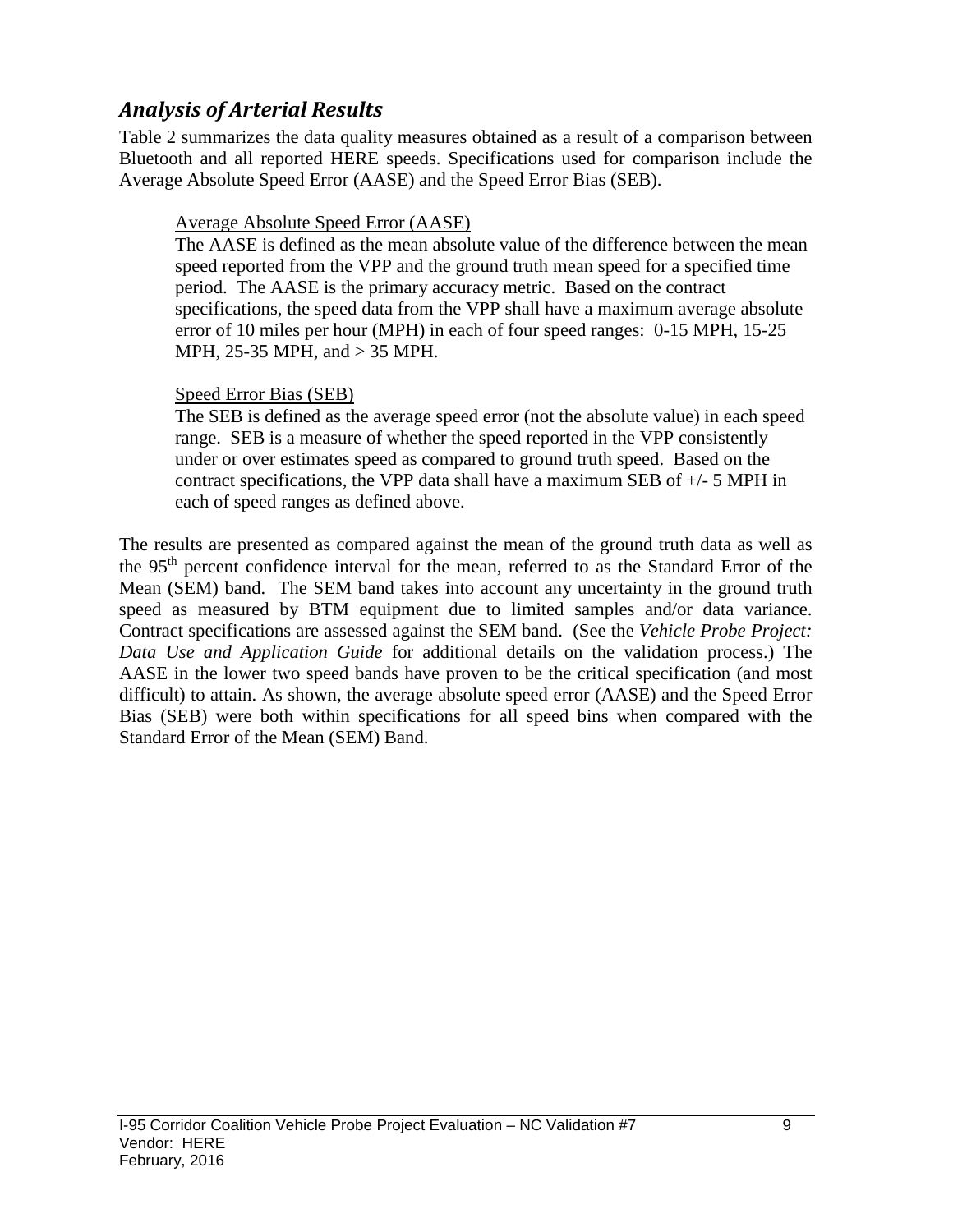|                            |                                                  | <b>Data Quality Measures for</b> |            |             |                                               |                                              |  |
|----------------------------|--------------------------------------------------|----------------------------------|------------|-------------|-----------------------------------------------|----------------------------------------------|--|
|                            | 1.96 SEM Band                                    |                                  |            | <b>Mean</b> |                                               |                                              |  |
| <b>SPEED</b><br><b>BIN</b> | <b>SEB</b><br>5 mph<br>(contract specifications) | <b>AASE</b><br>$10 \text{ mph}$  | <b>SEB</b> | <b>AASE</b> | No. of $5$<br><b>Minute</b><br><b>Samples</b> | <b>Hours</b> of<br>Data<br><b>Collection</b> |  |
| $0 - 15$                   | 4.7                                              | 4.7                              | 6.8        | 6.8         | 1859                                          | 155                                          |  |
| $15 - 25$                  | 2.1                                              | 2.1                              | 4.3        | 4.6         | 4654                                          | 388                                          |  |
| $25 - 35$                  | 0.7                                              | 1.1                              | 2.1        | 3.2         | 7139                                          | 595                                          |  |
| $35+$                      | $-1.8$                                           | 1.9                              | $-3.5$     | 4.2         | 17158                                         | 1430                                         |  |

**TABLE 2 Data quality measures for arterial segments in North Carolina**

Table 3 shows the percentage of the time HERE data falls within 5 mph of the SEM band and the mean for each speed bin for all arterial data segments in this validation report.

|                            |                                             |                                                                | entena for antenai seguiems in twi ur Carolina |                                              |                |
|----------------------------|---------------------------------------------|----------------------------------------------------------------|------------------------------------------------|----------------------------------------------|----------------|
|                            |                                             |                                                                | <b>Data Quality Measures for</b>               |                                              |                |
|                            | 1.96 SEM Band                               |                                                                | <b>Mean</b>                                    |                                              |                |
| <b>SPEED</b><br><b>BIN</b> | Percentage<br>falling<br>inside the<br>band | Percentage<br>falling<br>within 5<br>mph of the<br><b>band</b> | Percentage<br>equal to the<br>mean             | Percentage<br>within 5<br>mph of the<br>mean | No. of<br>Obs. |
| $0 - 15$                   | 18.83%                                      | 62.02%                                                         | $0\%$                                          | 36.58%                                       | 1859           |
| $15 - 25$                  | 51.48%                                      | 83.71%                                                         | $0\%$                                          | 47.77%                                       | 4654           |
| $25 - 35$                  | 68.13%                                      | 92.14%                                                         | $0\%$                                          | 56.55%                                       | 7139           |
| $35+$                      | 57.27%                                      | 84.74%                                                         | 0%                                             | 52.84%                                       | 17158          |

**Table 3 Percent observations meeting data quality criteria for arterial segments in North Carolina**

Tables 4 and 5 present detailed data for individual TMC segments in this validation in a similar format as Tables 2 and 3, respectively. Note that for some segments and in some speed bins the comparison results may not be reliable due to the small number of observations.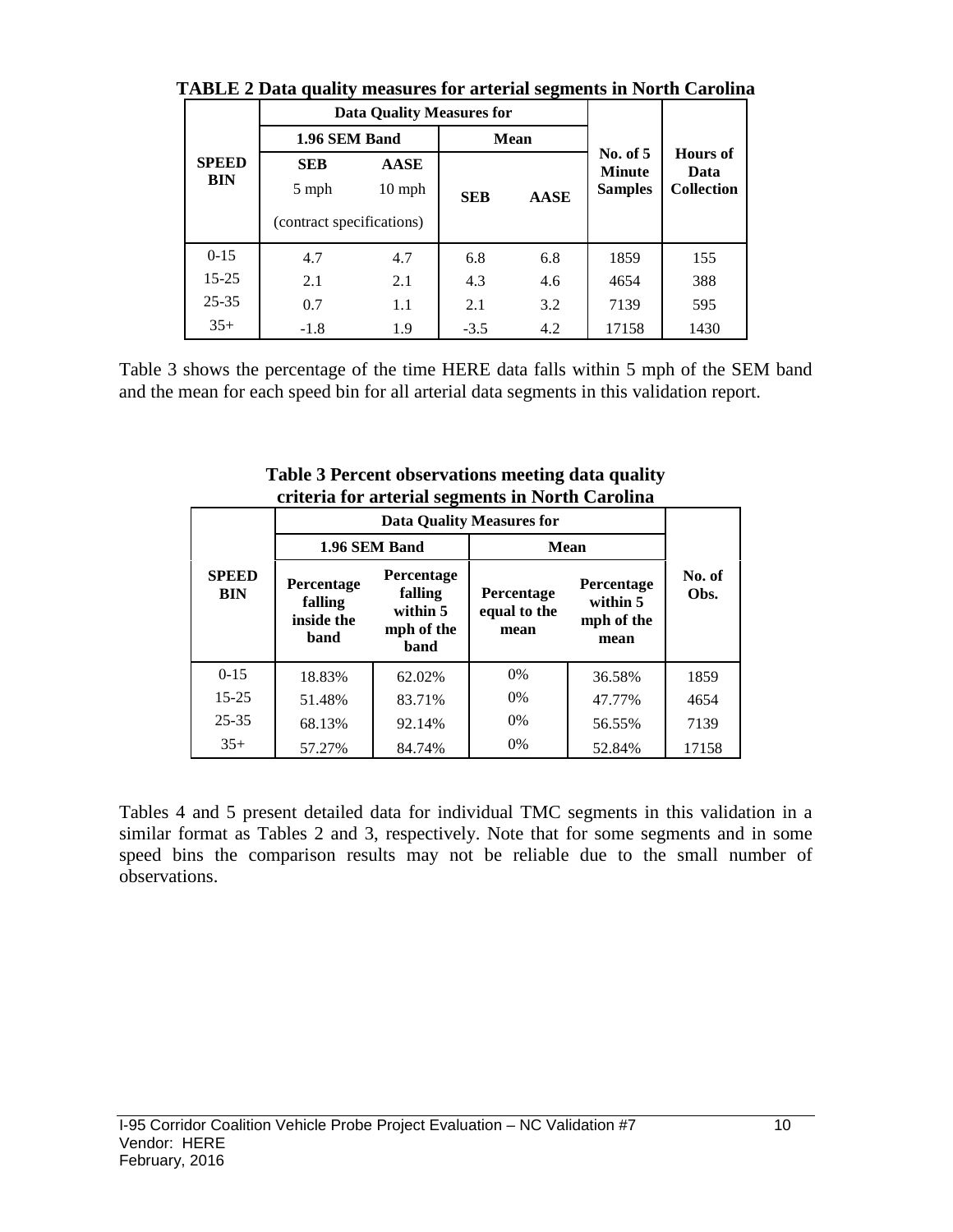|                  |                                  |                              |                            | <b>Data Quality Measures for</b>  |                                                            |                                             |                                                            |                          |     |
|------------------|----------------------------------|------------------------------|----------------------------|-----------------------------------|------------------------------------------------------------|---------------------------------------------|------------------------------------------------------------|--------------------------|-----|
|                  |                                  |                              |                            | 1.96 SEM Band                     |                                                            |                                             | Mean                                                       |                          |     |
| TMC              | <b>Standard</b><br>TMC<br>length | <b>Bluetooth</b><br>distance | <b>SPEED</b><br><b>BIN</b> | <b>Speed Error</b><br><b>Bias</b> | Average<br><b>Absolute</b><br><b>Speed</b><br><b>Error</b> | <b>Speed</b><br><b>Error</b><br><b>Bias</b> | Average<br><b>Absolute</b><br><b>Speed</b><br><b>Error</b> | No. of<br>Obs.           |     |
|                  |                                  |                              | $0 - 15$                   | 25.9                              | 25.9                                                       | 26.6                                        | 26.6                                                       | $1*$                     |     |
|                  |                                  |                              | $15 - 25$                  | 5.9                               | 5.9                                                        | 11.5                                        | 11.5                                                       | $24*$                    |     |
| <b>NC07-0001</b> | 2.07                             | 2.06                         | 25-35                      | 1.9                               | 1.9                                                        | 5.8                                         | 6.0                                                        | 52                       |     |
|                  |                                  |                              | $35+$                      | $-1.7$                            | 1.9                                                        | $-3.8$                                      | 5.3                                                        | 652                      |     |
|                  |                                  |                              | $0 - 15$                   | $\overline{\phantom{a}}$          | $\sim$                                                     | ÷.                                          | $\overline{\phantom{a}}$                                   | $\bar{\mathcal{L}}$      |     |
|                  |                                  |                              | 15-25                      | 7.1                               | 7.1                                                        | 12.4                                        | 12.4                                                       | $2*$                     |     |
| NC07-0002        | 1.26                             | 1.28                         | 25-35                      | 2.0                               | 2.0                                                        | 6.7                                         | 7.1                                                        | 119                      |     |
|                  |                                  |                              | $35+$                      | $-2.0$                            | 2.1                                                        | $-4.2$                                      | 6.1                                                        | 1074                     |     |
|                  |                                  |                              | $0 - 15$                   | $\overline{\phantom{a}}$          | $\overline{\phantom{a}}$                                   | $\overline{\phantom{a}}$                    | $\overline{\phantom{a}}$                                   | $\blacksquare$           |     |
|                  |                                  |                              | 15-25                      | $\overline{\phantom{a}}$          | $\overline{\phantom{a}}$                                   | $\overline{\phantom{a}}$                    | $\overline{\phantom{a}}$                                   | $\overline{\phantom{a}}$ |     |
| NC07-0003        | 1.84                             |                              | 1.88                       | 25-35                             | 3.8                                                        | 3.8                                         | 8.9                                                        | 8.9                      | 185 |
|                  |                                  |                              | $35+$                      | $-0.2$                            | 0.8                                                        | 0.5                                         | 4.3                                                        | 709                      |     |
|                  |                                  |                              | $0 - 15$                   | 19.8                              | 19.8                                                       | 22.1                                        | 22.1                                                       | $1*$                     |     |
|                  |                                  |                              | $15 - 25$                  | 0.0                               | 0.0                                                        | 18.2                                        | 18.2                                                       | $1*$                     |     |
| NC07-0004        | 2.24                             | 2.28                         | 25-35                      | 1.4                               | 1.4                                                        | 6.1                                         | $6.2\,$                                                    | 45                       |     |
|                  |                                  |                              | $35+$                      | $-1.2$                            | 1.3                                                        | $-4.3$                                      | 5.2                                                        | 476                      |     |
|                  |                                  |                              | $0 - 15$                   | $\mathbb{Z}^{\mathbb{Z}}$         | $\mathbb{Z}^{\mathbb{Z}}$                                  | $\mathbb{Z}^{\mathbb{Z}}$                   | $\mathbb{R}^{\mathbb{Z}}$                                  | $\mathcal{L}$            |     |
|                  |                                  |                              | $15 - 25$                  | 6.7                               | 6.7                                                        | 13.9                                        | 13.9                                                       | $19*$                    |     |
| NC07-0005        | 1.20                             | 1.19                         | $25 - 35$                  | 1.5                               | 1.5                                                        | 7.1                                         | 7.3                                                        | 342                      |     |
|                  |                                  |                              | $35+$                      | $-0.3$                            | 0.5                                                        | $-1.6$                                      | 4.3                                                        | 305                      |     |
|                  |                                  |                              | $0 - 15$                   | 8.5                               | 8.5                                                        | 13.9                                        | 13.9                                                       | 103                      |     |
|                  |                                  |                              | $15 - 25$                  | 3.1                               | 3.1                                                        | 6.5                                         | 6.7                                                        | 66                       |     |
| NC07-0006        | 1.36                             | 1.40                         | 25-35                      | 0.1                               | 0.1                                                        | 1.7                                         | 2.6                                                        | $19*$                    |     |
|                  |                                  |                              | $35+$                      | 0.0                               | $0.0\,$                                                    | $-0.7$                                      | 0.7                                                        | $1*$                     |     |
|                  |                                  |                              | $0 - 15$                   | 6.4                               | 6.4                                                        | 10.8                                        | 10.8                                                       | 123                      |     |
|                  |                                  |                              | $15 - 25$                  | 0.7                               | 0.7                                                        | 3.1                                         | 4.7                                                        | 42                       |     |
| <b>NC07-0007</b> | 1.01                             | 1.08                         | 25-35                      | $-0.9$                            | 0.9                                                        | $-3.6$                                      | 5.2                                                        | $5*$                     |     |
|                  |                                  |                              | $35+$                      | $\sim$                            | $\overline{\phantom{a}}$                                   | $\overline{\phantom{a}}$                    | $\overline{\phantom{a}}$                                   | $\overline{\phantom{a}}$ |     |
|                  |                                  |                              | $0 - 15$                   | 6.8                               | 6.8                                                        | 11.4                                        | 11.4                                                       | 94                       |     |
| <b>NC07-0008</b> | 0.61                             | 0.61                         | $15 - 25$                  | 1.5                               | 1.5                                                        | 7.2                                         | 7.5                                                        | 718                      |     |
|                  |                                  |                              | 25-35                      | $-0.1$                            | 0.3                                                        | $-0.4$                                      | 4.7                                                        | 519                      |     |
|                  |                                  |                              | $35+$                      | $-3.2$                            | $3.2\,$                                                    | $-11.3$                                     | 11.4                                                       | 103                      |     |
|                  |                                  |                              | $0-15$                     | 4.1                               | 4.1                                                        | 10.0                                        | 10.0                                                       | $15*$                    |     |
| NC07-0009        | 1.74                             | 1.80                         | 15-25                      | 1.8                               | 1.9                                                        | 5.1                                         | 5.3                                                        | 232                      |     |
|                  |                                  |                              | $25 - 35$                  | 0.4                               | 0.9                                                        | 1.1                                         | 3.4                                                        | 272                      |     |
|                  |                                  |                              | $35+$                      | $-1.2$                            | 1.2                                                        | $-5.0$                                      | 6.5                                                        | $8\,^*$                  |     |
|                  |                                  |                              | $0 - 15$                   | 4.3                               | 4.3                                                        | 6.6                                         | 6.6                                                        | 135                      |     |
| NC07-0010        | 1.76                             | 1.80                         | $15 - 25$                  | 1.5                               | 1.6                                                        | 4.2                                         | 4.7                                                        | 176                      |     |
|                  |                                  |                              | $25 - 35$                  | 0.4                               | 0.9                                                        | 1.2                                         | 3.3                                                        | 151                      |     |
|                  |                                  |                              | $35+$                      | $-1.5$                            | 1.5                                                        | $-2.7$                                      | 3.6                                                        | 22                       |     |
|                  |                                  |                              | $0 - 15$                   | 5.1                               | 5.1                                                        | 9.4                                         | 9.4                                                        | 261                      |     |
| NC07-0011        | 0.60                             | 0.60                         | $15 - 25$                  | $2.2\,$                           | 2.3                                                        | 6.9                                         | 7.3                                                        | 990                      |     |
|                  |                                  |                              | $25 - 35$                  | 0.3                               | 0.7                                                        | 2.7                                         | 5.1                                                        | 169                      |     |
|                  |                                  |                              | $35+$                      | $-1.4$                            | 1.4                                                        | $-3.2$                                      | 4.3                                                        | $14*$                    |     |

#### **Table 4 Data quality measures for individual arterial validation segments in the state of North Carolina**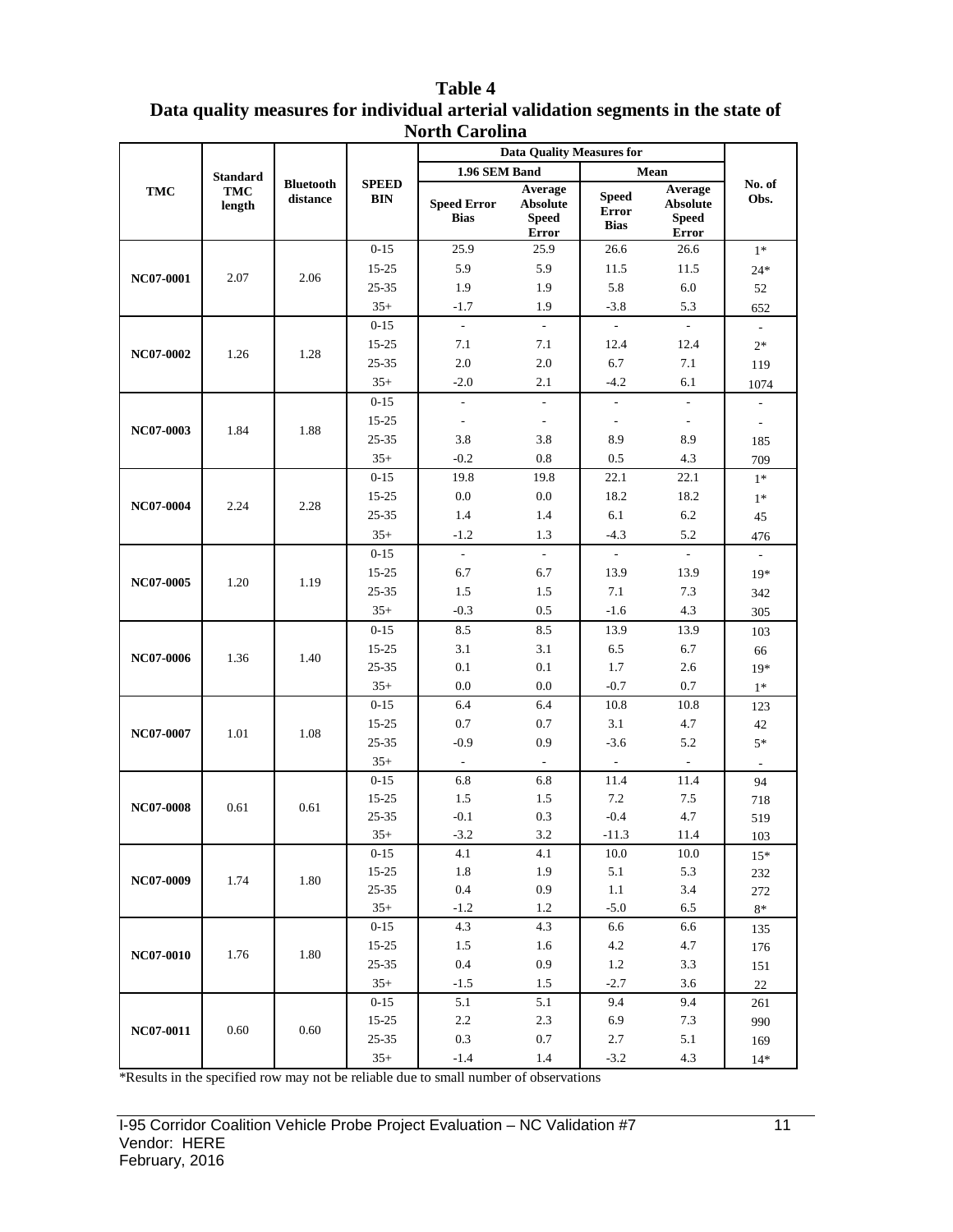| Table 4 (Cont'd)                                                                  |
|-----------------------------------------------------------------------------------|
| Data quality measures for individual arterial validation segments in the state of |
| <b>North Carolina</b>                                                             |

|                  |                 |                              |                            |                                   | <b>Data Quality Measures for</b>                    |                                             |                                                     |                          |     |
|------------------|-----------------|------------------------------|----------------------------|-----------------------------------|-----------------------------------------------------|---------------------------------------------|-----------------------------------------------------|--------------------------|-----|
|                  | <b>Standard</b> |                              |                            | 1.96 SEM Band                     |                                                     |                                             | Mean                                                |                          |     |
| <b>TMC</b>       | TMC<br>length   | <b>Bluetooth</b><br>distance | <b>SPEED</b><br><b>BIN</b> | <b>Speed Error</b><br><b>Bias</b> | Average<br><b>Absolute</b><br><b>Speed</b><br>Error | <b>Speed</b><br><b>Error</b><br><b>Bias</b> | Average<br><b>Absolute</b><br><b>Speed</b><br>Error | No. of<br>Obs.           |     |
|                  |                 |                              | $0 - 15$                   | 4.8                               | 4.8                                                 | 8.5                                         | 8.5                                                 | 84                       |     |
|                  |                 |                              | $15 - 25$                  | 0.4                               | 0.5                                                 | 0.8                                         | 3.1                                                 | 131                      |     |
| NC07-0012        | 1.10            | 1.08                         | 25-35                      | $-3.3$                            | 3.3                                                 | $-7.4$                                      | 7.5                                                 | 74                       |     |
|                  |                 |                              | $35+$                      | $-3.8$                            | 3.8                                                 | $-9.0$                                      | 9.0                                                 | $5*$                     |     |
|                  |                 |                              | $0 - 15$                   | 6.6                               | 6.6                                                 | 10.1                                        | 10.1                                                | 52                       |     |
|                  |                 |                              | $15 - 25$                  | 0.9                               | 1.2                                                 | 3.3                                         | 4.8                                                 | 218                      |     |
| NC07-0013        | 1.39            | 1.40                         | 25-35                      | $-2.0$                            | 2.1                                                 | $-5.1$                                      | 5.9                                                 | 109                      |     |
|                  |                 |                              | $35+$                      | $-4.0$                            | 4.0                                                 | $-8.9$                                      | 8.9                                                 | $7*$                     |     |
|                  |                 |                              | $0 - 15$                   | $\overline{\phantom{a}}$          | $\overline{\phantom{a}}$                            | $\overline{\phantom{a}}$                    | $\mathcal{L}_{\mathcal{A}}$                         | $\overline{\phantom{a}}$ |     |
|                  |                 |                              | $15 - 25$                  | 4.1                               | 4.1                                                 | 11.0                                        | 11.0                                                | 65                       |     |
| NC07-0014        | 1.21            |                              | 1.19                       | 25-35                             | 0.6                                                 | 0.7                                         | 4.4                                                 | 5.3                      | 342 |
|                  |                 |                              | $35+$                      | $-0.8$                            | 0.8                                                 | $-3.7$                                      | 4.8                                                 | 241                      |     |
|                  |                 |                              | $0 - 15$                   | $\mathcal{L}$                     | $\mathcal{L}$                                       | $\overline{\phantom{a}}$                    | $\mathcal{L}^{\pm}$                                 | $\overline{\phantom{a}}$ |     |
|                  |                 |                              | $15 - 25$                  | 0.1                               | 0.1                                                 | 15.3                                        | 15.3                                                | $1*$                     |     |
| NC07-0015        | 2.24            | 2.28                         | $25 - 35$                  | 1.4                               | 1.4                                                 | 5.4                                         | 5.5                                                 | 36                       |     |
|                  |                 |                              | $35+$                      | $-1.1$                            | 1.2                                                 | $-3.3$                                      | 4.5                                                 | 309                      |     |
|                  |                 |                              | $0 - 15$                   | $\overline{\phantom{a}}$          | $\overline{\phantom{a}}$                            | $\overline{\phantom{a}}$                    | $\sim$                                              | $\overline{\phantom{a}}$ |     |
| NC07-0016        |                 |                              | $15 - 25$                  | 1.8                               | 1.8                                                 | 4.5                                         | 4.5                                                 | $1*$                     |     |
|                  | 1.84            | 1.88                         | 25-35                      | 2.3                               | 2.3                                                 | 7.1                                         | 7.1                                                 | 37                       |     |
|                  |                 |                              | $35+$                      | $-0.8$                            | 1.1                                                 | $-2.3$                                      | 4.4                                                 | 875                      |     |
|                  |                 |                              | $0 - 15$                   | 15.4                              | 15.4                                                | 17.2                                        | 17.2                                                | 43                       |     |
|                  |                 |                              | $15 - 25$                  | 8.3                               | 8.3                                                 | 12.5                                        | 13.0                                                | 57                       |     |
| NC07-0017        | 1.26            |                              | 1.26                       | 25-35                             | 1.3                                                 | 1.3                                         | 5.8                                                 | 6.4                      | 191 |
|                  |                 |                              | $35+$                      | $-1.5$                            | 1.5                                                 | $-4.2$                                      | 5.5                                                 | 845                      |     |
|                  |                 |                              | $0 - 15$                   | 17.1                              | 17.1                                                | 21.9                                        | 21.9                                                | $6*$                     |     |
|                  |                 |                              | $15 - 25$                  | 5.4                               | 5.4                                                 | 10.8                                        | 10.8                                                | $29*$                    |     |
| <b>NC07-0018</b> | 2.07            | 2.07                         | 25-35                      | 1.3                               | 1.4                                                 | 4.4                                         | 5.1                                                 | 232                      |     |
|                  |                 |                              | $35+$                      | $-0.5$                            | 0.7                                                 | $-1.6$                                      | 3.4                                                 | 549                      |     |
|                  |                 |                              | $0 - 15$                   | 2.1                               | 2.1                                                 | 4.7                                         | 4.9                                                 | 378                      |     |
|                  |                 |                              | 15-25                      | 0.6                               | 0.6                                                 | 2.4                                         | 4.0                                                 | 514                      |     |
| NC07-0019        | 0.43            | 0.43                         | 25-35                      | $-0.3$                            | 0.7                                                 | $-2.6$                                      | 4.9                                                 | 366                      |     |
|                  |                 |                              | $35+$                      | $-3.6$                            | 3.6                                                 | $-8.8$                                      | 9.2                                                 | 861                      |     |
|                  |                 |                              | $0-15$                     | 3.9                               | 3.9                                                 | 5.7                                         | 5.7                                                 | $3*$                     |     |
| NC07-0020        | 0.91            | 0.91                         | $15 - 25$                  | 3.4                               | 3.4                                                 | 10.9                                        | 11.0                                                | 46                       |     |
|                  |                 |                              | $25 - 35$                  | 0.9                               | 0.9                                                 | 6.6                                         | $7.0\,$                                             | 542                      |     |
|                  |                 |                              | $35+$                      | $-1.9$                            | 2.0                                                 | $-3.9$                                      | 5.8                                                 | 1336                     |     |
|                  |                 |                              | $0 - 15$                   | 5.3                               | 5.3                                                 | 6.9                                         | $7.0\,$                                             | 73                       |     |
| NC07-0021        | 1.48            | 1.55                         | $15 - 25$                  | 3.1                               | 3.1                                                 | 5.1                                         | 5.3                                                 | 199                      |     |
|                  |                 |                              | $25 - 35$                  | $0.2\,$                           | 0.5                                                 | $0.8\,$                                     | 3.2                                                 | 597                      |     |
|                  |                 |                              | $35+$                      | $-2.2$                            | 2.2                                                 | $-5.4$                                      | 5.9                                                 | 710                      |     |
|                  |                 |                              | $0 - 15$                   | 4.5                               | 4.5                                                 | 5.9                                         | 5.9                                                 | 57                       |     |
| NC07-0022        |                 |                              | $15 - 25$                  | 3.4                               | 3.4                                                 | 6.6                                         | 6.7                                                 | 161                      |     |
|                  | 1.70            | 1.72                         | $25 - 35$                  | 0.9                               | 0.9                                                 | 3.3                                         | 4.1                                                 | 955                      |     |
|                  |                 |                              | $35+$                      | $-0.6$                            | 0.8                                                 | $-2.2$                                      | 3.9                                                 | 459                      |     |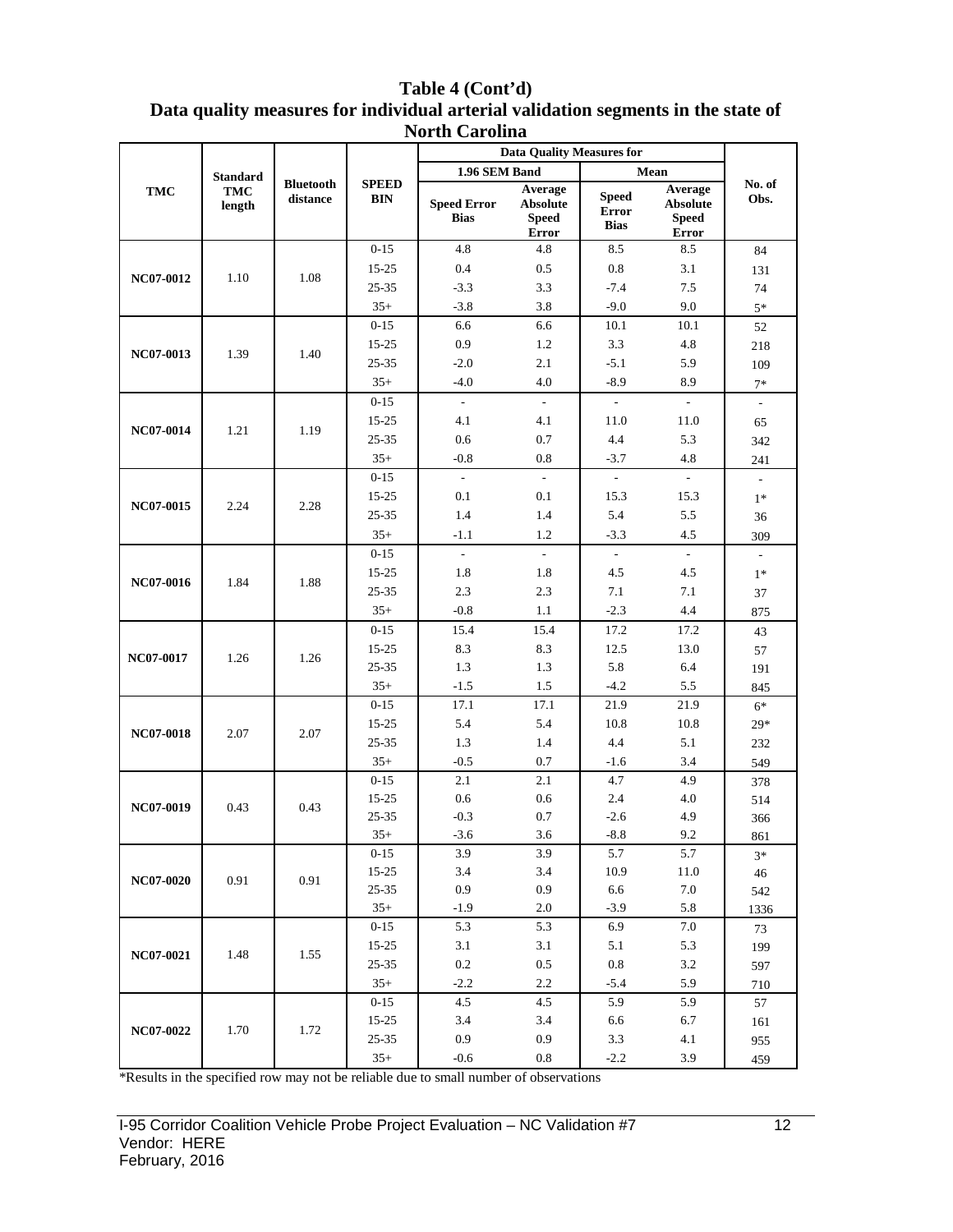|     | Table 4 (Cont'd)<br>Data quality measures for individual arterial validation segments in the state of<br><b>North Carolina</b> |                              |                            |                                   |                                              |                                             |                                                     |                |  |  |  |
|-----|--------------------------------------------------------------------------------------------------------------------------------|------------------------------|----------------------------|-----------------------------------|----------------------------------------------|---------------------------------------------|-----------------------------------------------------|----------------|--|--|--|
|     |                                                                                                                                |                              |                            |                                   | <b>Data Quality Measures for</b>             |                                             |                                                     |                |  |  |  |
|     | <b>Standard</b>                                                                                                                |                              |                            | 1.96 SEM Band                     |                                              |                                             | Mean                                                |                |  |  |  |
| TMC | TMC<br>length                                                                                                                  | <b>Bluetooth</b><br>distance | <b>SPEED</b><br><b>BIN</b> | <b>Speed Error</b><br><b>Bias</b> | Average<br><b>Absolute</b><br>Speed<br>Error | <b>Speed</b><br><b>Error</b><br><b>Bias</b> | Average<br><b>Absolute</b><br><b>Speed</b><br>Error | No. of<br>Obs. |  |  |  |

**Error Error NC07-0023** 3.47 3.57  $0-15$  6.6 6.6 7.7 7.7 24\* 15-25 1.6 1.6 3.2 3.6 75 25-35 0.5 0.9 1.5 3.3 164 35+ -1.0 1.1 -3.0 3.8 802 **NC07-0024** 1.06 1.06 0-15 4.3 4.3 5.8 5.8 51 15-25 2.4 2.4 3.5 3.8 149 25-35 1.8 2.3 2.9 4.5 81 35+ -1.4 1.5 -3.4 4.6 1996 **NC07-0025** 1.08 1.09  $0-15$  6.3 6.3 9.1 9.1 12\* 15-25 3.8 3.8 6.8 6.9 31 25-35 0.6 1.5 1.3 3.8 58 35+ -2.5 2.6 -5.6 5.9 2201 **NC07-0026** 3.52 3.57 0-15 3.4 3.4 6.6 6.6 5\* 15-25 2.1 2.1 4.1 4.2 155 25-35 0.8 0.8 2.5 3.0 181  $35+$  -0.3 0.5 -1.6 3.3 322 **NC07-0027** 1.70 1.72 0-15 1.5 1.5 3.5 3.7 57 15-25 2.0 2.1 4.6 5.3 272 25-35 0.4 0.6 2.0 3.9 437 35+ -1.2 1.2 -5.4 6.4 413 **NC07-0028** 1.55 1.54 0-15 3.6 3.6 5.1 5.1 281 15-25 3.5 3.6 6.3 6.5 255 25-35 1.7 1.7 5.0 5.5 716 35+ 0.0 0.5 0.2 3.6 274 **NC07-0029** 0.89 0.91 0-15 - - - - - 15-25 1.8 1.8 5.2 5.2 25\* 25-35 -0.1 0.3 0.2 3.6 143 35+  $-4.2$  4.2  $-9.6$  9.7 1589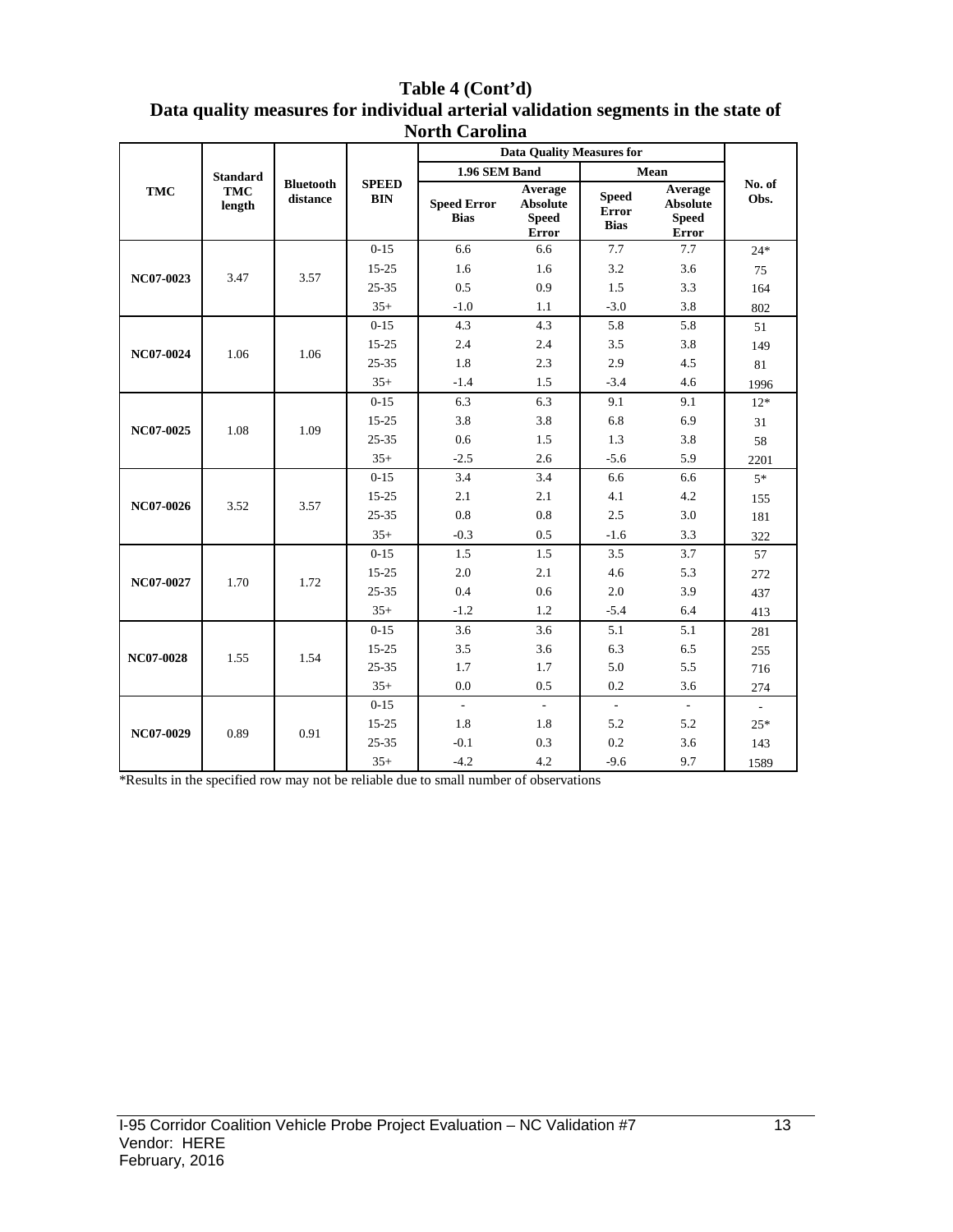#### **Table 5 Observations meeting data quality criteria for individual arterial validation segments in the state of North Carolina**

|                        |                |                                   |                                 |                                               | <b>Data Quality Measures for</b>            |                                      |                             |                                       |                                               |              |
|------------------------|----------------|-----------------------------------|---------------------------------|-----------------------------------------------|---------------------------------------------|--------------------------------------|-----------------------------|---------------------------------------|-----------------------------------------------|--------------|
|                        |                |                                   | 1.96 SEM Band                   |                                               |                                             |                                      |                             | Mean                                  |                                               |              |
| <b>TMC</b>             | <b>SPEED</b>   | <b>Speed Error Bias</b>           |                                 | <b>Average Absolute Speed</b><br><b>Error</b> |                                             | <b>Speed Error Bias</b>              |                             |                                       | <b>Average Absolute</b><br><b>Speed Error</b> | No.<br>of    |
|                        | <b>BIN</b>     | No. falling<br>inside the<br>band | % falling<br>inside the<br>band | No. falling<br>within 5<br>mph of the<br>band | % falling<br>within 5<br>mph of<br>the band | No. equal<br>to the<br>mean          | $%$ equal<br>to the<br>mean | No.<br>within 5<br>mph of<br>the mean | $%$ within<br>5 mph of<br>the mean            | Obs.         |
|                        | $0 - 15$       | $\overline{0}$                    | 0%                              | $\mathbf{0}$                                  | 0%                                          | $\boldsymbol{0}$                     | 0%                          | $\boldsymbol{0}$                      | 0%                                            | $1*$         |
|                        | $15 - 25$      | $\overline{0}$                    | 0%                              | 3                                             | 13%                                         | $\boldsymbol{0}$                     | 0%                          | 1                                     | 4%                                            | $24*$        |
| NC07-0001<br>NC07-0002 | 25-35          | 10                                | 19%                             | 32                                            | 62%                                         | $\boldsymbol{0}$                     | 0%                          | 23                                    | 44%                                           | 52           |
|                        | $35+$          | 133                               | 20%                             | 438                                           | 67%                                         | $\boldsymbol{0}$                     | 0%                          | 353                                   | 54%                                           | 652          |
|                        | $0 - 15$       | $\mathcal{L}$                     |                                 | $\overline{a}$                                | $\mathbf{r}$                                | $\blacksquare$                       | $\mathcal{L}$               | $\sim$                                | $\sim$                                        |              |
|                        | 15-25          | $\boldsymbol{0}$                  | 0%                              | $\boldsymbol{0}$                              | 0%                                          | $\boldsymbol{0}$                     | 0%                          | $\boldsymbol{0}$                      | 0%                                            | $2*$         |
|                        | 25-35          | 22                                | 18%                             | 61                                            | 51%                                         | $\boldsymbol{0}$                     | 0%                          | 37                                    | 31%                                           | 119          |
|                        | $35+$          | 270                               | 25%                             | 671                                           | 62%                                         | $\boldsymbol{0}$                     | 0%                          | 521                                   | 49%                                           | 1074         |
|                        | $0 - 15$       | $\overline{a}$                    |                                 | $\overline{a}$                                |                                             |                                      |                             |                                       |                                               |              |
|                        | 15-25          |                                   |                                 |                                               |                                             |                                      | $\overline{a}$              |                                       | $\overline{\phantom{a}}$                      |              |
| NC07-0003              | 25-35          | 1                                 | 1%                              | 39                                            | 21%                                         | $\boldsymbol{0}$                     | 0%                          | 18                                    | 10%                                           | 185          |
|                        | $35+$          | 196                               | 28%                             | 572                                           | 81%                                         | 1                                    | 0%                          | 452                                   | 64%                                           | 709          |
|                        | $0 - 15$       | $\overline{0}$                    | 0%                              | $\boldsymbol{0}$                              | 0%                                          | $\boldsymbol{0}$                     | 0%                          | $\boldsymbol{0}$                      | 0%                                            | $1*$         |
| NC07-0004              | 15-25          | $\mathbf{0}$                      | 0%                              | $\boldsymbol{0}$                              | 0%                                          | $\boldsymbol{0}$                     | 0%                          | $\boldsymbol{0}$                      | 0%                                            | $1*$         |
|                        | 25-35          | $\overline{4}$                    | 9%                              | 26                                            | 58%                                         | $\boldsymbol{0}$                     | 0%                          | 17                                    | 38%                                           | 45           |
|                        | $35+$          | 101                               | 21%                             | 345                                           | 72%                                         | $\overline{0}$                       | 0%                          | 260                                   | 55%                                           | 476          |
|                        | $0 - 15$       | $\overline{\phantom{a}}$          | $\overline{\phantom{a}}$        | L,                                            | $\overline{\phantom{a}}$                    | $\overline{\phantom{a}}$             | $\overline{\phantom{a}}$    | $\overline{a}$                        | $\overline{\phantom{a}}$                      |              |
| NC07-0005              | 15-25          | $\boldsymbol{0}$                  | 0%                              | $\boldsymbol{0}$                              | 0%                                          | $\boldsymbol{0}$                     | 0%                          | $\boldsymbol{0}$                      | 0%                                            | $19*$        |
|                        | 25-35          | 33                                | 10%                             | 167                                           | 49%                                         | $\mathbf{1}$                         | 0%                          | 96                                    | 28%                                           | 342          |
|                        | $35+$          | 115                               | 38%                             | 259                                           | 85%                                         | $\boldsymbol{0}$                     | 0%                          | 215                                   | 70%                                           | 305          |
|                        | $0 - 15$       | $\overline{0}$                    | 0%                              | 6                                             | 6%                                          | $\boldsymbol{0}$                     | 0%                          | 5                                     | 5%                                            | 103          |
|                        | $15 - 25$      | 6                                 | 9%                              | 26                                            | 39%                                         | $\boldsymbol{0}$                     | 0%                          | 21                                    | 32%                                           | 66           |
| NC07-0006              | 25-35          | 8                                 | 42%                             | 18                                            | 95%                                         | $\boldsymbol{0}$                     | 0%                          | 17                                    | 89%                                           | $19*$        |
|                        | $35+$          | 1                                 | 100%                            | $\mathbf{1}$                                  | 100%                                        | $\boldsymbol{0}$                     | 0%                          | $\mathbf{1}$                          | 100%                                          | $1*$         |
|                        | $0 - 15$       | $\boldsymbol{0}$                  | 0%                              | 16                                            | 13%                                         | $\boldsymbol{0}$                     | 0%                          | 9                                     | 7%                                            | 123          |
|                        | 15-25          | 6                                 | 14%                             | 34                                            | 81%                                         | $\boldsymbol{0}$                     | 0%                          | 28                                    | 67%                                           | 42           |
| NC07-0007              | 25-35          | $\overline{0}$                    | 0%                              | $\mathfrak{Z}$                                | 60%                                         | $\boldsymbol{0}$                     | 0%                          | 3                                     | 60%                                           | $5*$         |
|                        | $35+$          |                                   |                                 | $\overline{\phantom{a}}$                      | $\overline{\phantom{a}}$                    |                                      |                             |                                       |                                               |              |
|                        | $0 - 15$       | $\overline{0}$                    | 0%                              | 18                                            | 19%                                         | $\boldsymbol{0}$                     | 0%                          | 9                                     | 10%                                           | 94           |
|                        | 15-25          | 154                               | 21%                             | 413                                           | 58%                                         | $\boldsymbol{0}$                     | 0%                          | 273                                   | 38%                                           | 718          |
| <b>NC07-0008</b>       | 25-35          | 209                               | 40%                             | 428                                           | 82%                                         | $\boldsymbol{0}$                     | 0%                          | 306                                   | 59%                                           | 519          |
|                        | $35+$          | 9                                 | 9%                              | 29                                            | 28%                                         | $\Omega$                             | $0\%$                       | 14                                    | 14%                                           | 103          |
|                        | $0-15$         | $\boldsymbol{0}$                  | 0%                              | $\mathbf{0}$                                  | $0\%$                                       | $\boldsymbol{0}$                     | $0\%$                       | $\boldsymbol{0}$                      | 0%                                            | $15*$        |
|                        | 15-25          | 27                                | 12%                             | 148                                           | 64%                                         | $\boldsymbol{0}$                     | $0\%$                       | 115                                   | $50\%$                                        | 232          |
| NC07-0009              | 25-35          | 58                                | 21%                             | 226                                           | 83%                                         | $\mathbf{1}$                         | $0\%$                       | 203                                   | 75%                                           | 272          |
|                        | $35+$          | $\mathbf{1}$                      | 13%                             | $\sqrt{5}$                                    | 63%                                         | $\boldsymbol{0}$                     | $0\%$                       | 4                                     | 50%                                           | $8\ast$      |
|                        | $0-15$         | 3                                 | $2\%$                           | 61                                            | 45%                                         | $\boldsymbol{0}$                     | $0\%$                       | 53                                    | 39%                                           | 135          |
| <b>NC07-0010</b>       | 15-25          | $23\,$                            | 13%                             | 116                                           | 66%                                         | $\boldsymbol{0}$                     | $0\%$                       | 98                                    | 56%                                           | 176          |
|                        | 25-35          | 35                                | 23%                             | 128                                           | 85%                                         | $\boldsymbol{0}$                     | $0\%$                       | 119                                   | 79%                                           | 151          |
|                        | $35+$          | 5                                 | 23%                             | 17                                            | 77%                                         | $\boldsymbol{0}$                     | 0%                          | 16                                    | 73%                                           | 22           |
|                        | $0 - 15$       | 8                                 | 3%                              | 84                                            | 32%                                         | $\boldsymbol{0}$                     | $0\%$                       | 44                                    | 17%                                           | 261          |
| NC07-0011              | 15-25<br>25-35 | 129<br>$32\,$                     | 13%                             | 522                                           | 53%                                         | $\mathbf{1}$                         | $0\%$                       | 353                                   | 36%                                           | 990          |
|                        | $35+$          | $\overline{c}$                    | 19%<br>14%                      | 123<br>$10\,$                                 | 73%<br>71%                                  | $\boldsymbol{0}$<br>$\boldsymbol{0}$ | $0\%$<br>$0\%$              | 92<br>$10\,$                          | 54%<br>71%                                    | 169<br>$14*$ |
|                        |                |                                   |                                 |                                               |                                             |                                      |                             |                                       |                                               |              |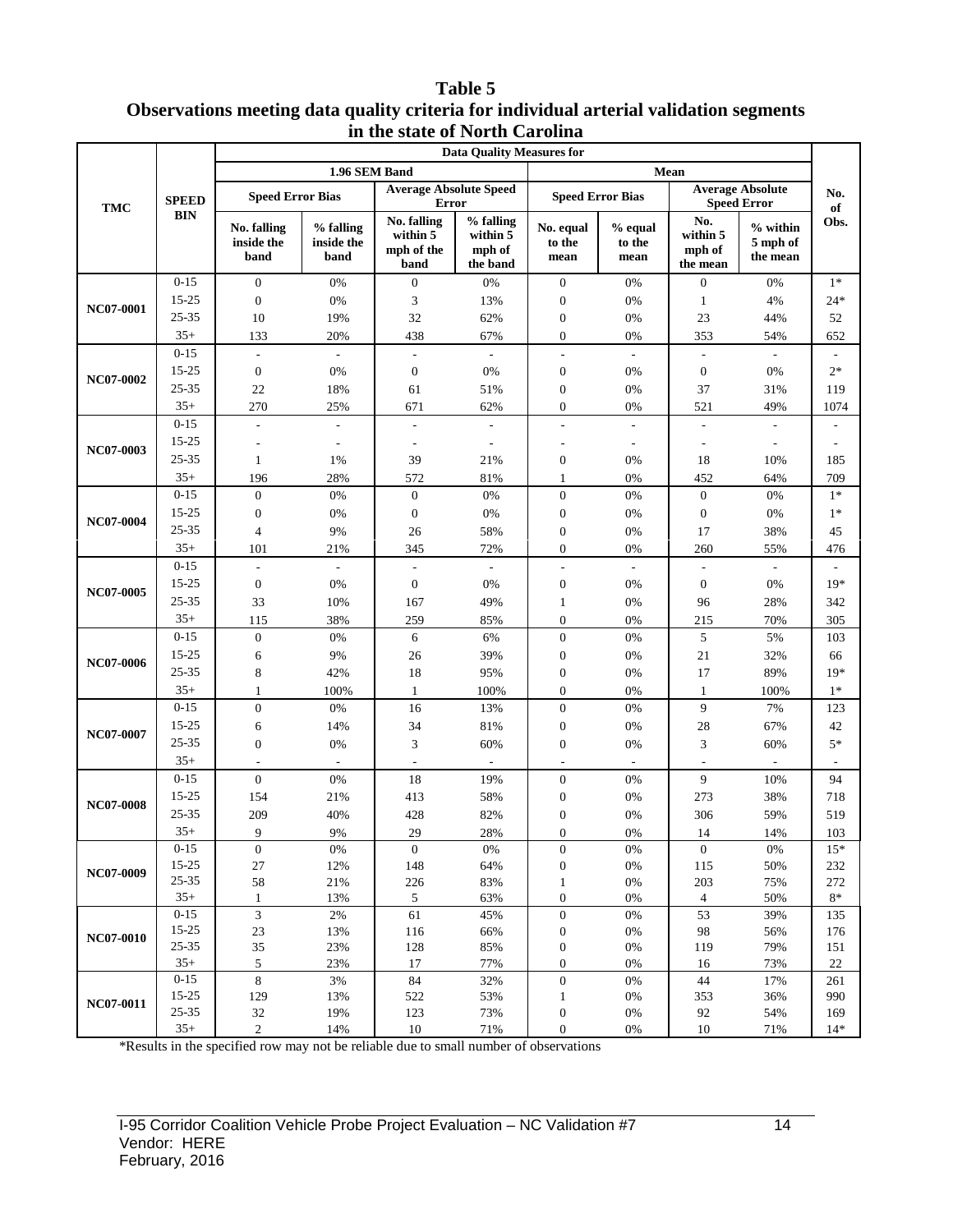#### **Table 5 (Cont'd) Observations meeting data quality criteria for individual arterial validation segments in the state of North Carolina**

| <b>Data Quality Measures for</b> |                   |                                   |                                 |                                               |                                             |                                      |                           |                                       |                                               |           |
|----------------------------------|-------------------|-----------------------------------|---------------------------------|-----------------------------------------------|---------------------------------------------|--------------------------------------|---------------------------|---------------------------------------|-----------------------------------------------|-----------|
|                                  |                   |                                   | 1.96 SEM Band                   |                                               |                                             |                                      |                           | Mean                                  |                                               |           |
| <b>TMC</b>                       | <b>SPEED</b>      | <b>Speed Error Bias</b>           |                                 | <b>Average Absolute Speed</b><br><b>Error</b> |                                             | <b>Speed Error Bias</b>              |                           |                                       | <b>Average Absolute</b><br><b>Speed Error</b> | No.<br>of |
|                                  | <b>BIN</b>        | No. falling<br>inside the<br>band | % falling<br>inside the<br>band | No. falling<br>within 5<br>mph of the<br>band | % falling<br>within 5<br>mph of<br>the band | No. equal<br>to the<br>mean          | % equal<br>to the<br>mean | No.<br>within 5<br>mph of<br>the mean | % within<br>5 mph of<br>the mean              | Obs.      |
|                                  | $0 - 15$          | $\mathbf{1}$                      | 1%                              | 23                                            | 27%                                         | $\boldsymbol{0}$                     | 0%                        | 18                                    | 21%                                           | 84        |
| NC07-0012                        | 15-25             | 37                                | 28%                             | 123                                           | 94%                                         | $\boldsymbol{0}$                     | 0%                        | 113                                   | 86%                                           | 131       |
|                                  | 25-35             | $\overline{4}$                    | 5%                              | $28\,$                                        | 38%                                         | $\boldsymbol{0}$                     | 0%                        | 18                                    | 24%                                           | 74        |
|                                  | $35+$             | $\overline{0}$                    | 0%                              | $\mathbf{1}$                                  | 20%                                         | $\overline{0}$                       | 0%                        | $\mathbf{1}$                          | 20%                                           | $5*$      |
|                                  | $0 - 15$          | $\boldsymbol{0}$                  | $0\%$                           | $\,8\,$                                       | 15%                                         | $\boldsymbol{0}$                     | $0\%$                     | 5                                     | 10%                                           | 52        |
| NC07-0013                        | 15-25             | 35                                | 16%                             | 153                                           | 70%                                         | $\boldsymbol{0}$                     | 0%                        | 127                                   | 58%                                           | 218       |
|                                  | 25-35             | 16                                | 15%                             | 64                                            | 59%                                         | $\boldsymbol{0}$                     | 0%                        | 48                                    | 44%                                           | 109       |
|                                  | $35+$             | $\mathfrak{2}$                    | 29%                             | $\overline{2}$                                | 29%                                         | $\boldsymbol{0}$                     | 0%                        | $\mathbf{2}$                          | 29%                                           | $7*$      |
|                                  | $0 - 15$          | $\overline{a}$                    |                                 | $\overline{a}$                                |                                             | $\frac{1}{2}$                        | $\overline{a}$            | ÷,                                    |                                               |           |
| NC07-0014                        | 15-25             | 3                                 | 5%                              | 15                                            | 23%                                         | $\boldsymbol{0}$                     | 0%                        | 6                                     | 9%                                            | 65        |
|                                  | $25 - 35$         | 96                                | 28%                             | 243                                           | 71%                                         | 1                                    | 0%                        | 178                                   | 52%                                           | 342       |
|                                  | $35+$             | 77                                | 32%                             | 181                                           | 75%                                         | $\boldsymbol{0}$                     | 0%                        | 147                                   | 61%                                           | 241       |
|                                  | $0 - 15$          | L,                                | $\overline{\phantom{a}}$        | $\overline{\phantom{a}}$                      | $\sim$                                      | $\overline{\phantom{a}}$             | $\overline{\phantom{a}}$  | L.                                    | $\mathcal{L}$                                 |           |
| NC07-0015                        | 15-25             | $\boldsymbol{0}$                  | 0%                              | $\boldsymbol{0}$                              | 0%                                          | $\boldsymbol{0}$                     | 0%                        | $\boldsymbol{0}$                      | 0%                                            | $1*$      |
|                                  | 25-35             | 3                                 | 8%                              | 24                                            | 67%                                         | $\boldsymbol{0}$                     | $0\%$                     | 15                                    | 42%                                           | 36        |
|                                  | $35+$             | 78                                | 25%                             | 235                                           | 76%                                         | $\overline{0}$                       | 0%                        | 195                                   | 63%                                           | 309       |
|                                  | $0 - 15$          | $\overline{a}$                    | $\overline{\phantom{a}}$        | $\overline{\phantom{a}}$                      | $\overline{a}$                              | $\overline{a}$                       | $\overline{\phantom{a}}$  | $\overline{a}$                        | $\overline{\phantom{a}}$                      |           |
| NC07-0016                        | $15 - 25$         | $\boldsymbol{0}$                  | $0\%$                           | $\mathbf{1}$                                  | 100%                                        | $\boldsymbol{0}$                     | 0%                        | $\mathbf{1}$                          | 100%                                          | $1*$      |
|                                  | $25 - 35$         | $\overline{4}$                    | 11%                             | 18                                            | 49%                                         | $\boldsymbol{0}$                     | 0%                        | 10                                    | 27%                                           | 37        |
|                                  | $35+$             | 236                               | 27%                             | 676                                           | 77%                                         | $\boldsymbol{0}$                     | 0%                        | 574                                   | 66%                                           | 875       |
|                                  | $0 - 15$          | $\mathbf{1}$                      | 2%                              | 3                                             | 7%                                          | $\boldsymbol{0}$                     | 0%                        | 3                                     | 7%                                            | 43        |
|                                  | 15-25             | $\mathbf{1}$                      | 2%                              | 6                                             | 11%                                         | $\boldsymbol{0}$                     | 0%                        | 5                                     | 9%                                            | 57        |
| NC07-0017                        | 25-35             | 25                                | 13%                             | 113                                           | 59%                                         | $\boldsymbol{0}$                     | 0%                        | 70                                    | 37%                                           | 191       |
|                                  | $35+$             | 252                               | 30%                             | 605                                           | 72%                                         | $\mathfrak{2}$                       | 0%                        | 456                                   | 54%                                           | 845       |
|                                  | $0 - 15$          | $\mathbf{0}$                      | $0\%$                           | $\boldsymbol{0}$                              | 0%                                          | $\boldsymbol{0}$                     | $0\%$                     | $\boldsymbol{0}$                      | 0%                                            | $6*$      |
| <b>NC07-0018</b>                 | $15 - 25$         | $\boldsymbol{0}$                  | $0\%$                           | 9                                             | 31%                                         | $\boldsymbol{0}$                     | 0%                        | 5                                     | 17%                                           | $29*$     |
|                                  | 25-35             | 26                                | 11%                             | 155                                           | 67%                                         | $\boldsymbol{0}$                     | 0%                        | 116                                   | 50%                                           | 232       |
|                                  | $35+$             | 135                               | 25%                             | 482                                           | 88%                                         | $\boldsymbol{0}$                     | $0\%$                     | 426                                   | 78%                                           | 549       |
|                                  | $0 - 15$          | 67                                | 18%                             | 271                                           | 72%                                         | $\boldsymbol{0}$                     | 0%                        | 229                                   | 61%                                           | 378       |
|                                  | 15-25             | 206                               | 40%                             | 440                                           | 86%                                         | $\boldsymbol{0}$                     | $0\%$                     | 351                                   | 68%                                           | 514       |
| NC07-0019                        | 25-35             | 139                               | 38%                             | 282                                           | 77%                                         | $\boldsymbol{0}$                     | 0%                        | 212                                   | 58%                                           | 366       |
|                                  | $35+$             | 83                                | 10%                             | 364                                           | 42%                                         |                                      | 0%                        | 226                                   | 26%                                           | 861       |
|                                  | $0-15$            | $\mathbf{0}$                      | $0\%$                           | 2                                             | 67%                                         | $\boldsymbol{0}$                     | $0\%$                     | $\sqrt{2}$                            | 67%                                           | $3*$      |
| <b>NC07-0020</b>                 | $15 - 25$         | $\overline{4}$                    | $9\%$                           | 14                                            | 30%                                         | $\boldsymbol{0}$                     | $0\%$                     | $\overline{4}$                        | 9%                                            | 46        |
|                                  | 25-35             | 125                               | 23%                             | 336                                           | 62%                                         | $\boldsymbol{0}$                     | $0\%$                     | 194                                   | 36%                                           | 542       |
|                                  | $35+$             | 422                               | 32%                             | 911                                           | 68%                                         | $\boldsymbol{0}$                     | $0\%$                     | 714                                   | 53%                                           | 1336      |
|                                  | $0 - 15$          | $\mathbf{1}$                      | 1%                              | 25                                            | 34%                                         | $\boldsymbol{0}$                     | $0\%$                     | 18                                    | 25%                                           | 73        |
| NC07-0021                        | $15 - 25$         | 13                                | 7%                              | 114                                           | 57%                                         | $\boldsymbol{0}$                     | $0\%$                     | 101                                   | 51%                                           | 199       |
|                                  | 25-35             | 189                               | 32%                             | 544                                           | 91%                                         | $\boldsymbol{0}$                     | $0\%$                     | 478                                   | 80%                                           | 597       |
|                                  | $35+$<br>$0 - 15$ | 104<br>$\mathbf{1}$               | 15%                             | 429                                           | 60%<br>58%                                  | $\boldsymbol{0}$<br>$\boldsymbol{0}$ | $0\%$<br>$0\%$            | 333<br>25                             | 47%<br>44%                                    | 710<br>57 |
|                                  | $15 - 25$         | $\sqrt{5}$                        | $2\%$<br>$3\%$                  | 33<br>68                                      | 42%                                         | $\boldsymbol{0}$                     | $0\%$                     | 47                                    | 29%                                           | 161       |
| NC07-0022                        | 25-35             | 194                               | 20%                             | 775                                           | 81%                                         | $\boldsymbol{0}$                     | $0\%$                     | 634                                   | 66%                                           | 955       |
|                                  | $35+$             | 108                               | 24%                             | 378                                           | 82%                                         | $\boldsymbol{0}$                     | $0\%$                     | 327                                   | 71%                                           | 459       |